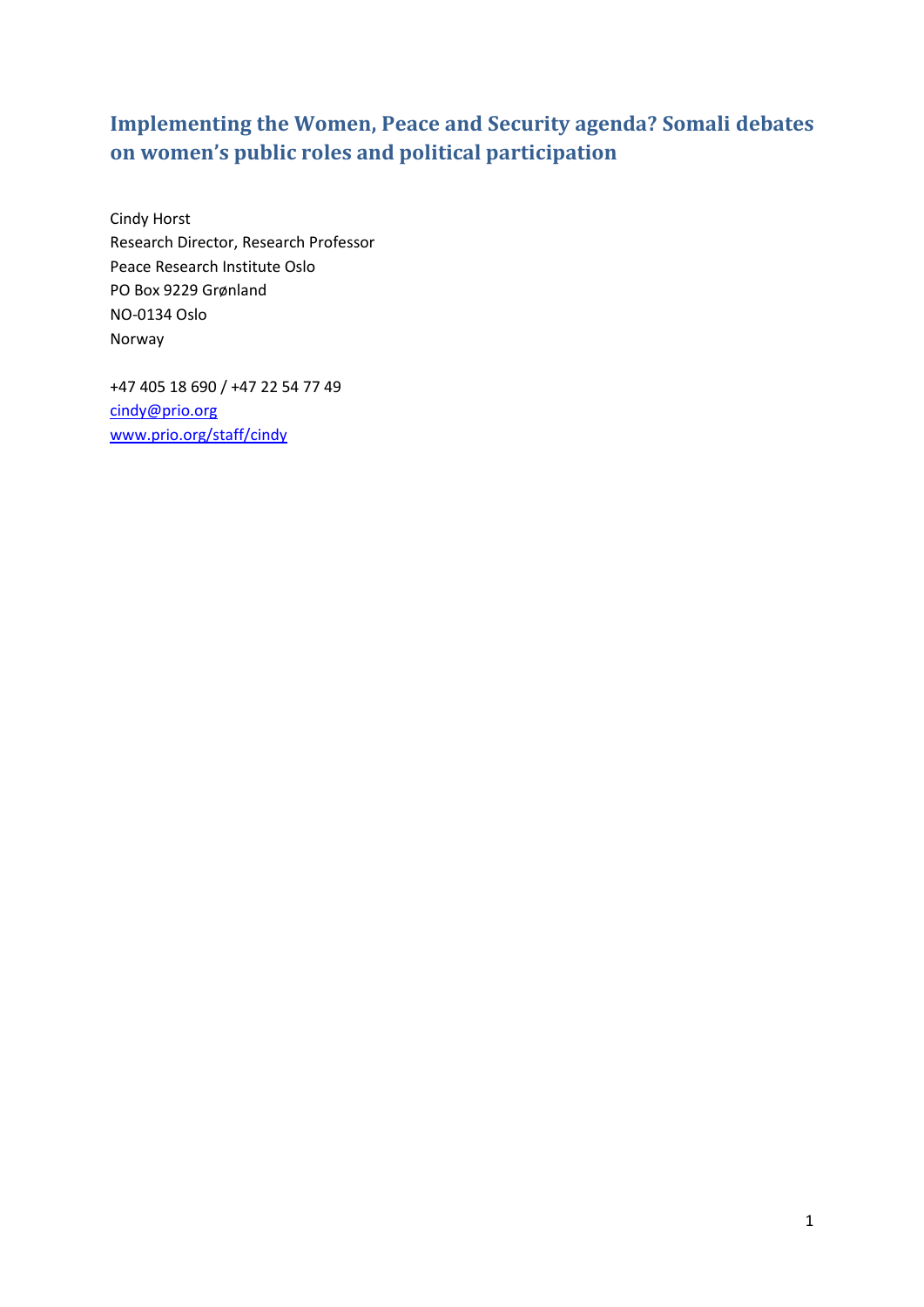## **Implementing the Women, Peace and Security agenda? Somali debates on women's public roles and political participation**

Cindy Horst $1$ Peace Research Institute Oslo (PRIO), Oslo, Norway

#### **Abstract**

In conflict and post-conflict settings, the international community operates with the Women, Peace and Security (WPS) agenda supporting gender equality. During and after war, gender roles are often deeply contested as part of larger societal transformations and uncertainties. In Somalia since the 1960s, gender identities and roles have undergone substantial changes, influenced by contemporary political systems, the women's movement, civil war and religious transformations. The international community's role in these societal transformations should not be over-estimated. Life history research with Somali women shows that debates on women's roles in the public sphere are taking place irrespective of the international agenda. Somali women have, at least since the 1960s, held civil-political leadership positions, despite substantial disagreements on the public role of women in Somalia. Furthermore, the "international" and "local" are difficult to disentangle. The Somali female elite have often spent years abroad and introduced new gender perspectives from places as divergent as Egypt, Russia and the United States. Global cultural and religious trends are influencing post-war Somalia, Somaliland and Puntland. In this complex socio-cultural landscape, the international WPS agenda can support – but also risk delegitimizing – Somali processes and perspectives. The article illustrates the gap that exists between global norms and local realities by focusing on Somali discourse on women's public roles and political participation.

**Keywords**: gender, Somalia, women, civil war, social change, diaspora, statebuilding, nation-building, peace, security

<u>.</u>

<span id="page-1-0"></span><sup>1</sup> [cindy@prio.org](mailto:cindy@prio.org)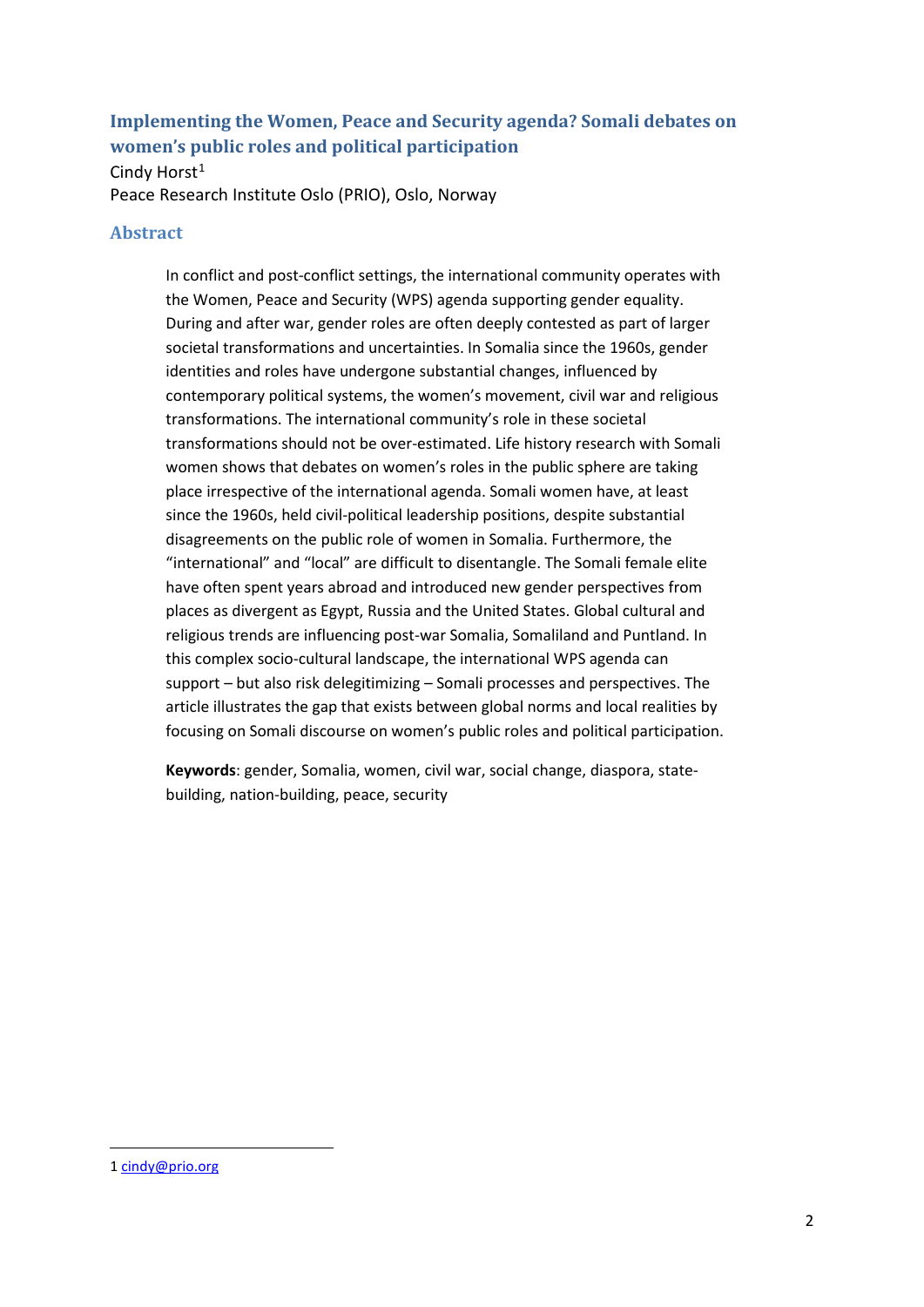#### **Introduction**

War and gender are interrelated in intricate ways. If we understand gender as relational and acquired, as "socially constructed roles and relationships, personality traits, attitudes, behaviors, values, relative power and influence that society ascribes to the two sexes on a differential basis", $1$  it becomes clear that gender shapes war and war shapes gender. Women and men play different roles in war and are affected differently by war and its aftermath.

A comprehensive international normative framework on Women, Peace and Security (WPS) has been developed over the last two decades to address the fact that women are targeted in war in specific ways as part of warfare, while having limited influence in post-war political processes. The WPS agenda is "a global policy architecture supporting gender equality and today a significant reference point in the management and resolution of, as well as recovery from, violent conflict."<sup>[2](#page-3-1)</sup> While its origins are many decades older, this international agenda reached the highest international political fora with the adoption of the United Nations Security Council Resolution (UNSCR) 1325 in 2000, followed by seven further resolutions between 2008 and 2015. $3$  The adoption of internationally agreed-upon norms and standards on women, peace and security has been an important political milestone for women's empowerment in the peace and security sector. The two main focus areas originally were addressing sexual violence in conflict and increasing women's participation in formal peace processes. In later years, the WPS agenda evolved to focus on participation, prevention and protection.

This article focuses on participation by exploring how the international normative agenda to increase women's political participation after war relates to local realities and debates in Somalia, Puntland and Somaliland. Moving beyond formal participation in peacekeeping and peace negotiations, this article looks at post-war public roles and political participation more broadly. Efforts to implement the WPS agenda take place with the conviction that addressing chronic gender inequality and increasing women's political participation leads to more inclusive societies and more sustainable peace. In post-conflict settings, the agenda emphasizes female political participation as a means towards reconstruction. There has been limited progress in the implementation of the WPS agenda during its first decade and a half, explained variously by a lack of political will and the limited resources available to implement the agenda.<sup>[4](#page-3-3)</sup> At the same time, it is clear that there is a tension between global norms and local realities, which may also hamper progress.<sup>[5](#page-3-4)</sup>

It is important to question the assumed global nature of the liberal norms behind the agenda by contrasting those norms with local realities in conflict and post-conflict contexts. While the tension between global norms and local realities has been noted in the literature, few have explored this tension empirically.<sup>[6](#page-3-5)</sup> This article explores how women's public roles and political participation have been debated in Somalia, Somaliland and Puntland since independence in order to contextualize post-war gender realities historically.<sup>[7](#page-3-6)</sup> Over time,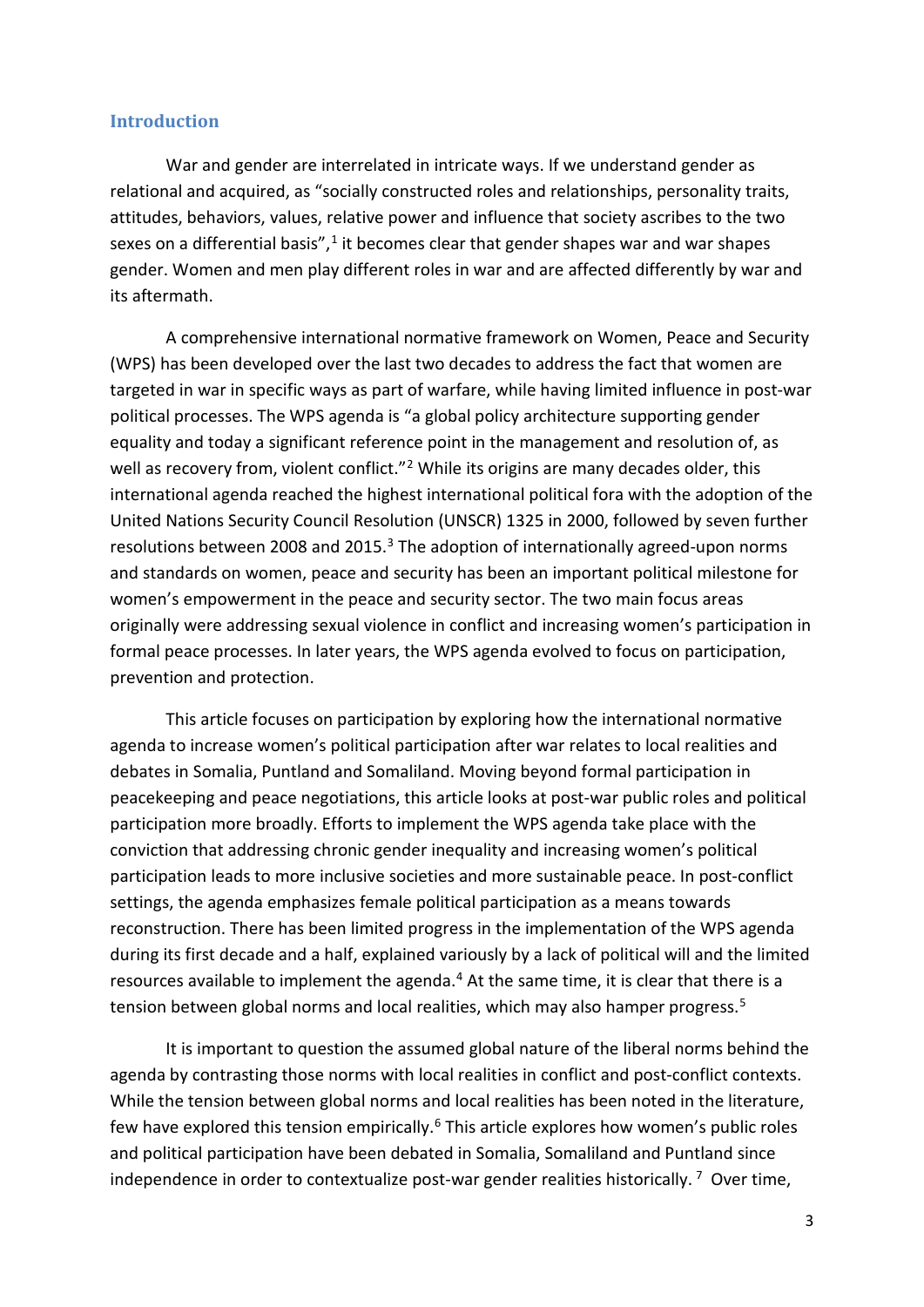these debates show a variety of perspectives on women's public roles and political participation, many of which do not match the international normative framework. For example, the focus on women's political participation is much contested, even though those who disagree with this focus may well support more inclusive societies and more sustainable peace processes.

In the Somali region, women's roles and position in society have historically been defined by the Somali clan structure, with its customary law system (*xeer*), and Islam. [8](#page-3-7) Some of the main periods of transformation and contestation around gender issues in modern history include the period during the rule of Mohamed Siad Barre from 1969 until the start of the civil war in 1[9](#page-3-8)91.<sup>9</sup> The devastating civil war has affected social relations – including gender relations – on various levels. With the establishment of a government in Mogadishu in late 2012 and greater levels of stability throughout the country, gender roles and relations have again become a subject of much debate in recent years. In addition to the region's internal dynamics, the influence of those who migrated from and – from the 1980s onwards – fled the country plays a central role in these debates as well. The Somali diaspora in the Middle East, Europe and North America has played an important role in socio-cultural and political development since the 1960s and 1970s. The return of increasing numbers of women and men from the diaspora in recent years contributes to this reality.

<span id="page-3-9"></span><span id="page-3-8"></span><span id="page-3-7"></span><span id="page-3-6"></span><span id="page-3-5"></span><span id="page-3-4"></span><span id="page-3-3"></span><span id="page-3-2"></span><span id="page-3-1"></span><span id="page-3-0"></span>This article is based on 35 life history interviews, 45 semi-structured interviews and 10 focus group discussions with female Somali leaders in Mogadishu, Garowe, Hargeisa and the diaspora.<sup>[10](#page-3-9)</sup> The majority of the women interviewed for this study were older (more than half of the life history interviews were conducted with women over 60), and their public civic participation encompassed a wide range of roles and responsibilities including leadership in formal politics, the women's movement, civil society, art, media, education and health. The women's origins were roughly equally divided between the three regions, and we aimed for diversity in clan backgrounds. A minority of the women were interviewed while living outside Somalia, and several women we interviewed in Mogadishu, Garowe and Hargeisa had returned from abroad. Many of those who we interviewed in urban centres, and especially the older women, were born in rural areas. One clear bias in the data relates to the fact that the majority of the women we spoke to had attained higher education and thus was part of the elite. This was partly due to the fact that we aimed to talk to female leaders.

<span id="page-3-23"></span><span id="page-3-22"></span><span id="page-3-21"></span><span id="page-3-20"></span><span id="page-3-19"></span><span id="page-3-18"></span><span id="page-3-17"></span><span id="page-3-16"></span><span id="page-3-15"></span><span id="page-3-14"></span><span id="page-3-13"></span><span id="page-3-12"></span><span id="page-3-11"></span><span id="page-3-10"></span>Based on the data collected, I argue that local realities are not taken into account in international attempts to support more inclusive societies and greater (gender) equality in places like Somalia. This is particularly the case if local understandings of the meanings of "gender equality" and "inclusion" differ from those of international actors introducing an empowerment agenda. As a consequence, the WPS agenda risks being counter-productive to local negotiations on women's roles as political and civic leaders in places like Somalia. If the political participation of women is a means to an end, the focus on the means – primarily exemplified in quota systems – obstructs international actors from reaching the end goal of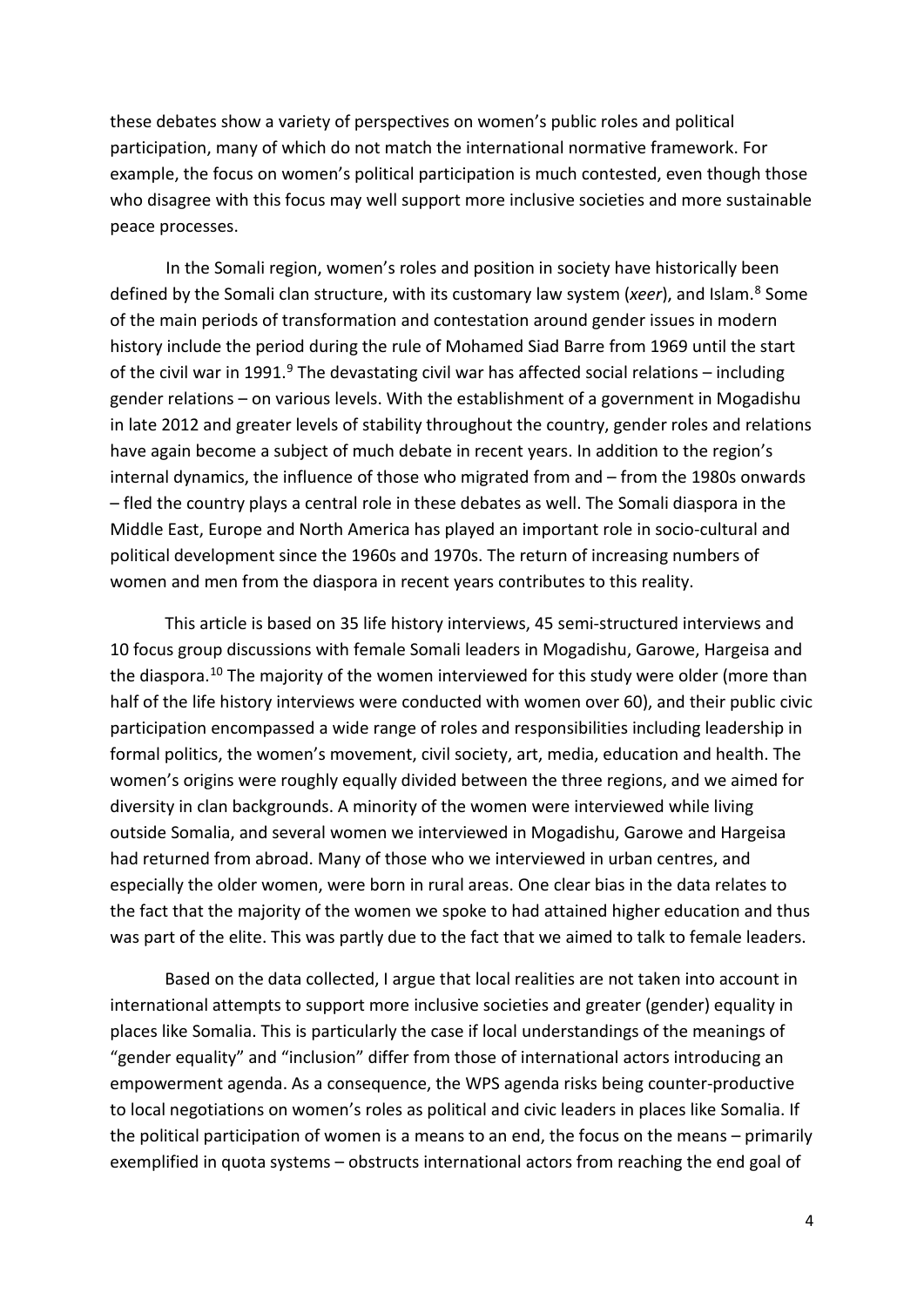<span id="page-4-1"></span><span id="page-4-0"></span>greater equality and inclusion. As the ethnographic material collected in multiple sites illustrates, debates on equality and inclusion are not guided by universal principles but are instead influenced by a wide range of "local" experiences and perspectives.

<span id="page-4-9"></span><span id="page-4-8"></span><span id="page-4-7"></span><span id="page-4-6"></span><span id="page-4-5"></span><span id="page-4-4"></span><span id="page-4-3"></span><span id="page-4-2"></span>With these points, I aim to further the feminist critique of how peacebuilding uses "liberal-inspired gender discourses of gender equality to help enforce its norms and inform its practices on the ground".<sup>[11](#page-3-10)</sup> This article will illustrate that attempts to influence gender realities could benefit from greater engagement with processes identified as "local" in contexts where peacebuilding and post-conflict reconstruction and statebuilding efforts take place. It will also show that such "local" contexts are not static, unified and isolated cultural realities, but have undergone major changes in just a few decades, partly because of international influences like the role of returning diaspora members and global religious influences. This leaves the "local" context extremely fragmented and contested.

<span id="page-4-22"></span><span id="page-4-21"></span><span id="page-4-20"></span><span id="page-4-19"></span><span id="page-4-18"></span><span id="page-4-17"></span><span id="page-4-16"></span><span id="page-4-15"></span><span id="page-4-14"></span><span id="page-4-13"></span><span id="page-4-12"></span><span id="page-4-11"></span><span id="page-4-10"></span>In order to fully understand the landscape in which international initiatives to increase women's civic and political participation in the Somali region operate today, it is crucial to sketch the modern history of women in the Somali region in some detail, drawing on earlier attempts by Gardner and El-Bushra as well as Mohamed. [12](#page-3-11) First, I will outline the situation of the women's movement in Somalia during the Barre regime from 1869 to 1991. Then I will discuss the period of upheaval and civil war starting from the late 1980s, focusing on the gendered implications of the war. I will then go on to discuss more recent efforts to support a new governance structure and current debates on the role of women in civil society, highlighting viewpoints on the ways in which cultural and religious norms and practices enable or restrain Somali women's public role.<sup>[13](#page-3-12)</sup> Finally, I will discuss the influence of the Somali diaspora and international actors in this debate.

#### <span id="page-4-30"></span><span id="page-4-29"></span><span id="page-4-28"></span><span id="page-4-27"></span><span id="page-4-26"></span><span id="page-4-25"></span><span id="page-4-24"></span><span id="page-4-23"></span>**The Barre era: dictatorship and the women's movement**

<span id="page-4-34"></span><span id="page-4-33"></span><span id="page-4-32"></span><span id="page-4-31"></span>Throughout the colonial period and the first decade of independence in Somalia (beginning in 1960), efforts towards a women's movement were few and small in scale. This changed after President Mohamed Siad Barre came into power in 1969 through a military coup that overthrew a democratically elected but corrupt civilian government. Barre declared Somalia a socialist state in 1970 and introduced scientific socialism, which was progressive in some areas – for instance, in providing literacy campaigns and opportunities for women – but introduced a high degree of centralized state control.<sup>14</sup>

<span id="page-4-47"></span><span id="page-4-46"></span><span id="page-4-45"></span><span id="page-4-44"></span><span id="page-4-43"></span><span id="page-4-42"></span><span id="page-4-41"></span><span id="page-4-40"></span><span id="page-4-39"></span><span id="page-4-38"></span><span id="page-4-37"></span><span id="page-4-36"></span><span id="page-4-35"></span>Under scientific socialism, the mandatory education of boys and girls alike created a new generation with different perspectives on gender roles and relationships. This was particularly so because all children were encouraged to take on leadership roles and enjoy civic participation. Before independence, the main barrier to education for both boys and girls had been financial. After independence and then during Barre's regime, primary education became obligatory for all children. The shift occurred in a relatively short time period: before and during the 1960s, it was mainly the urban elite who sent their daughters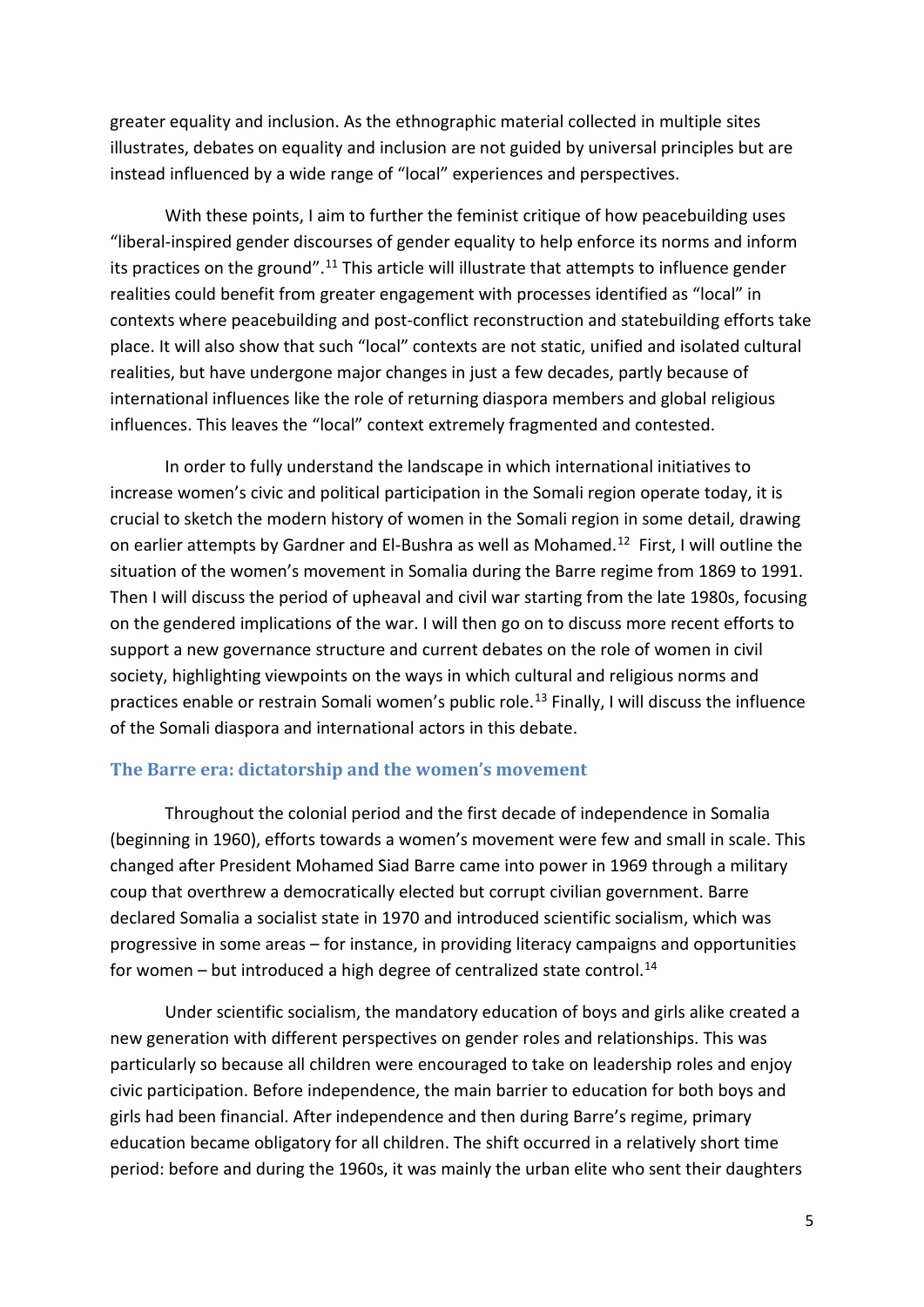<span id="page-5-0"></span>to school, but during Barre's regime educating girls became more widespread. While there was some resistance in those days to educating girls, many of the older women who participated in our research were educated due to obligatory primary schooling for all children. What's more, quite a few pursued further education abroad, in Egypt, Sudan, Russia, Italy or the United Kingdom.

<span id="page-5-7"></span><span id="page-5-6"></span><span id="page-5-5"></span><span id="page-5-4"></span><span id="page-5-3"></span><span id="page-5-2"></span><span id="page-5-1"></span>Barre's scientific socialism effectively provided a form of state feminism.<sup>[15](#page-3-14)</sup> Women were involved in all parts of society, and orientation centres were established in towns throughout the country to encourage women to listen to lectures, sing revolutionary songs and report abusive husbands. These developments were promoted in several ways by groups who were interested in moving society towards greater equality, for women but also for certain groups of men. In an interview with Amina Daud, who was involved in setting up a women's organization in the late 1960s, the interviewer asked whether it was Barre's ideas about socialism that stimulated the promotion of freedoms for women.<sup>[16](#page-3-15)</sup> Amina responded:

Yes, but also he found a lot of support; women were ready for it, because women were advancing in the civil service, there were army women, there were women pilots, women were – it was very easy for this to take off. [...] And also even the men were more liberated. Even the men at that time, the cadres who were running the revolution, were very enlightened people. They were mostly, I mean, the army were Soviet-trained, with cadres which… Siad Barre himself was not a socialist. He didn't understand anything. [...] The people who were really behind this were European communists; European, not Soviet. [...] And also I think Somali women are a force very difficult to suppress given the opportunity, given the opportunity. [...] The social atmosphere and aspirations of that generation had no ceiling.<sup>[17](#page-3-16)</sup>

During this time of intensifying state control and increasingly restricted individual freedom, women's issues were being promoted. In particular, debates about women's legal rights and their position in the *xeer* system flourished amongst the urban elite. Women were able to count on Barre's backing in such debates, as the military government supported women's emancipation in line with socialist principles.<sup>18</sup> In 1972, Barre passed a resolution to erect a monument to Hawa Osman Taako, a woman who was killed during a 1948 Somali Youth League-organized demonstration.<sup>[19](#page-3-18)</sup> Acknowledging the role of women in national independence and the revolution, Barre publicly declared on 8 March 1972 (International Women's Day) that women "should attain full emancipation in all aspects of life," and that the "revolution guarantees such rights and decrees laws to this effect".<sup>[20](#page-3-19)</sup> Subsequently his (male-dominated) regime championed various progressive laws and policies for women.

Gender equality and women's political participation, however, remained a contentious issue in an otherwise patriarchal and conservative society. The enactment of the Family Law in 1975, which challenged fundamental principles in sharia and *xeer* law and gave women equal rights in marriage, divorce and inheritance, was a prime example of this. While the law was the culmination of the women's movement's struggle and the most important piece of legislation towards gender equality, it was highly controversial. The introduction of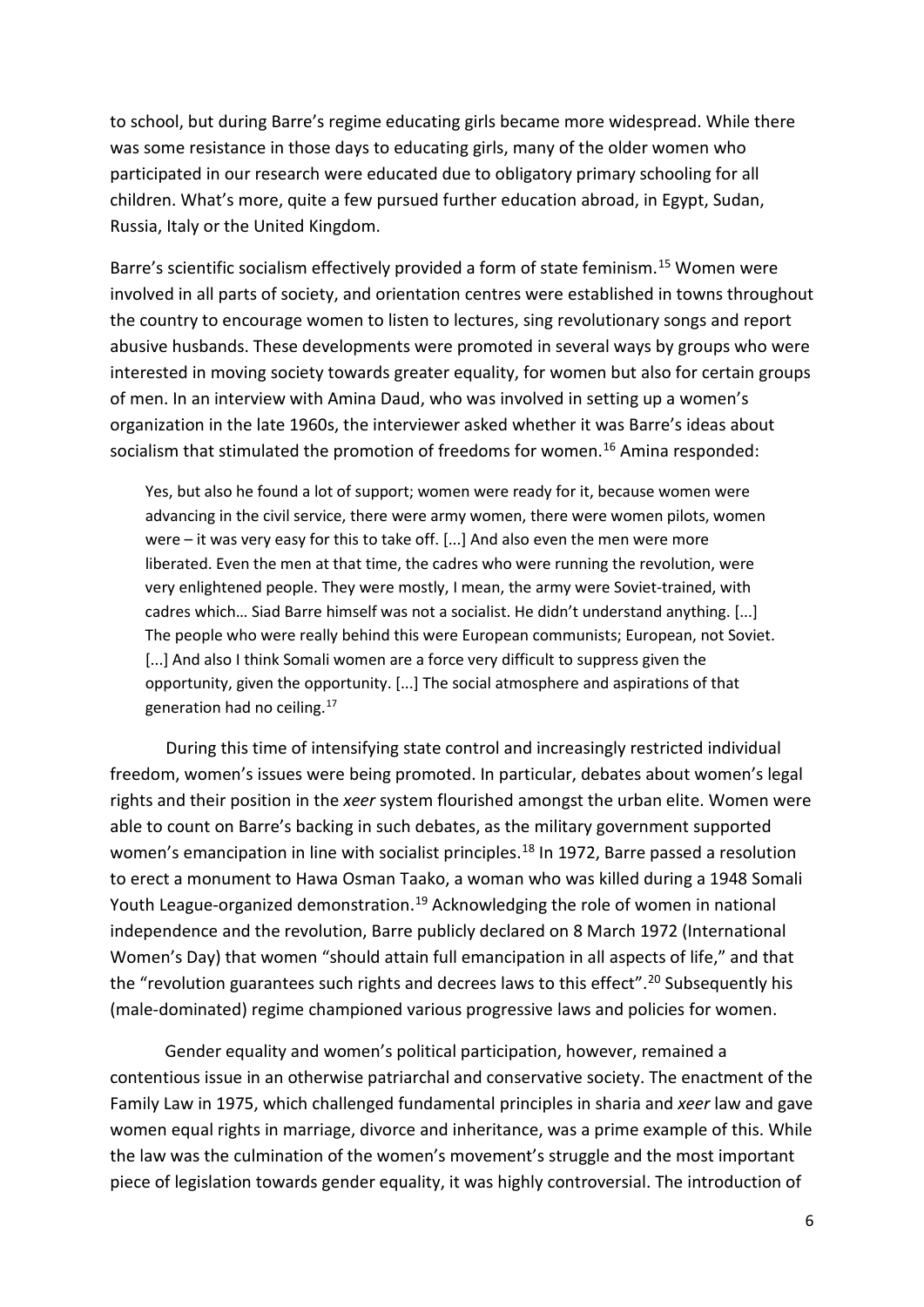the law prompted severe protest from the religious community, which the regime responded to by executing 10 religious leaders in early 1975.<sup>[21](#page-3-20)</sup> Barre's crackdown on the religious right due to their criticism of his actions to improve women's rights fundamentally undermined the women's movement.

It was in the aftermath of these events that the Somali Women's Democratic Organization (SWDO), dedicated to seeking greater social and political representation, was established on International Women's Day in 1977. The SWDO was state-sponsored and did not function independently.<sup>[22](#page-3-21)</sup> In the first decade of its existence, the SWDO grew in a period of the paradoxical elevation of women's rights and simultaneous curtailment of civil rights in general. Thus, the SWDO grew increasingly affiliated with – and tainted by – the Barre dictatorial regime until it "was not only subject to political control, it, itself, was an instrument of control".<sup>[23](#page-3-22)</sup>

A counter-movement started as discontent with Barre's dictatorial regime escalated and the traditionalism of the religious right grew.<sup>[24](#page-3-23)</sup> By the late 1970s and 1980s a small number of Somali women in Mogadishu wore the full chador with face covering, "signifying an internationalization of more conservative interpretations of Islam".<sup>[25](#page-4-0)</sup> Somali society largely perceived the new conservatism as "a challenge to their freedom of movement, association and dress, a challenge to the autonomy that women inherited from their nomadic culture and transplanted to urban centres".<sup>[26](#page-4-1)</sup> At the same time, some of these early-day Islamists came to the conclusion that women were important in educating the family on Islam. Sheikh Mohamed Moalim Hassan, considered central in Islamic revivalism in southern Somalia, was in the 1970s among the few religious scholars to open quarters for educating women in Mogadishu.[27](#page-4-2)

Older women who held elite positions during Barre's regime remember the 1970s and 1980s as a golden era and highlighted how they took their obtained rights for granted. Amina explained:

We thought it was the natural order of things [...], the orientation and indoctrination was so intense. We thought all people are equal, all people are the same, everybody has the right to do this. This is what communism is, and no one blinked an eye.<sup>[28](#page-4-3)</sup>

While many of the women we spoke to – who themselves played an important role in the women's movement in the 1970s and 1980s – presented similar views, others argued that very few of the women in central leadership positions were recognized politically. While they were encouraged to play a role in the women's movement, they were not given formal positions in government. Furthermore, the generally repressive climate and the regime's manipulation of civil society, which focused on maintaining political control at all costs, also affected Somali women's associations.<sup>[29](#page-4-4)</sup> At the same time, the growing public role of women and their political participation led to counter-reactions not only with conservative religious sections of society, but also among many middle- and lower-class women.<sup>30</sup>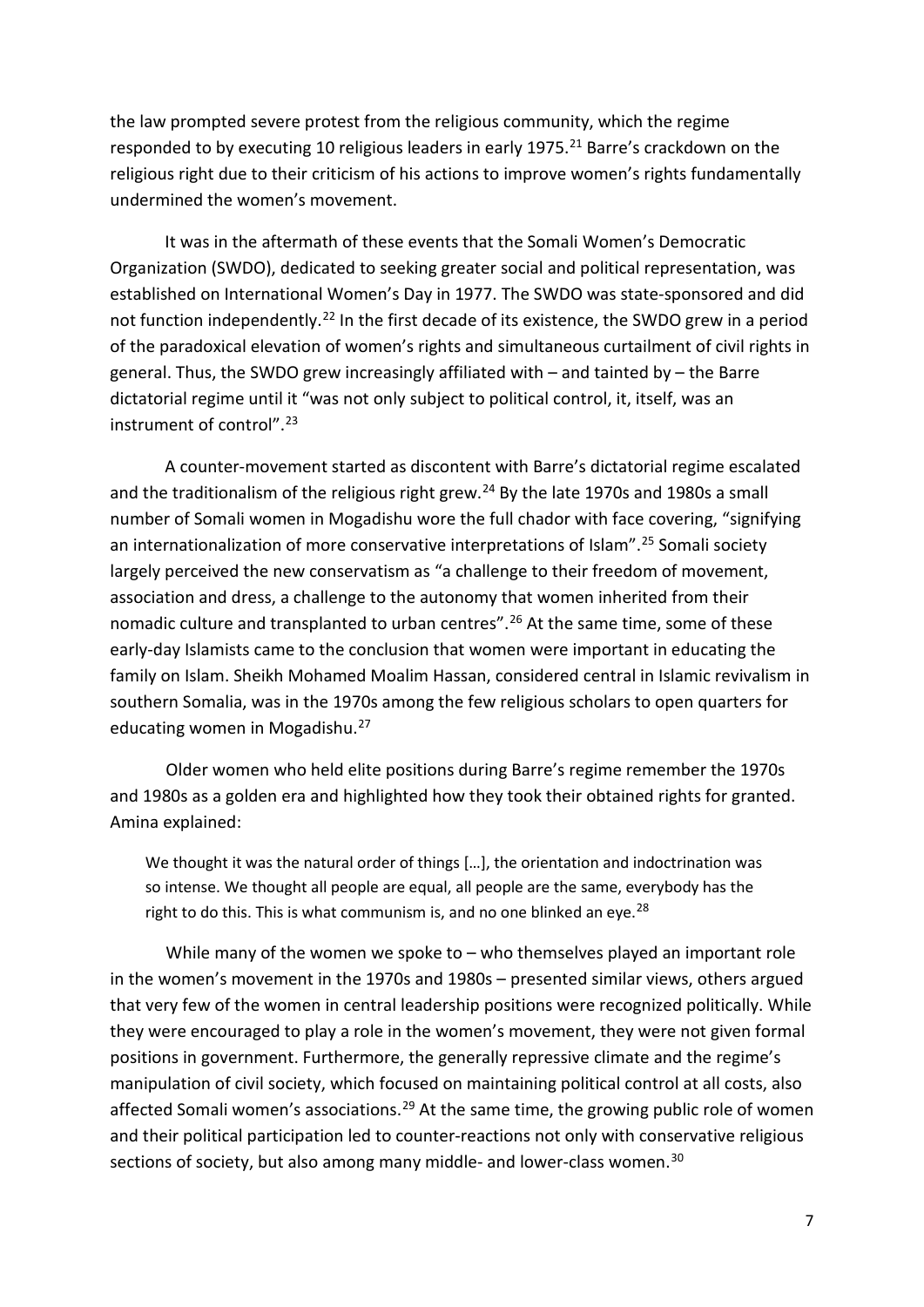#### **The civil war: disrupting the social order**

Barre's increasingly repressive regime and the severe human rights abuses carried out in the north of the country led to mounting discontent and resistance, and the Somali civil war finally erupted in January 1991. The ongoing conflict has affected Somali citizens inside and outside the Somali region for over 25 years. As with most civil wars, the level of material, institutional and social destruction has been immense, deeply impacting every aspect of society. The consequences for individuals have been gendered: women have not only been robbed, displaced and killed but also disproportionately abandoned and sexually assaulted. And, as Bryden and Steiner as well as Ingiriis and Hoehne document, women have been both victims and perpetrators of the violence, contributing to the hatred and fear fuelling the conflict.<sup>[31](#page-4-6)</sup>

Women have lent spiritual and material support to the militia, cooked food for fighting men, and taken care of the wounded. Women have sold their jewellery or collected funds to contribute to the war effort. Women have helped to mobilize militia forces through public rallies, *buraanburs*, and more subtle pressures. [32](#page-4-7)

While women were both affected by and executors of the conflict, formal politics remained the domain of men. Following the collapse of the state, the northwest region of Somaliland declared independence in May 1991 and embarked upon a series of peacebuilding conferences that proved successful in reintroducing stability to the region. Throughout this time, women worked to mobilize the elders, prepare the venues and food and encourage participants to carry on until an agreement could be reached. But when the final decisions were made, the women were asked to leave the room.<sup>[33](#page-4-8)</sup>

As a consequence of the ways in which the Somali conflict developed regionally, the women's movement also divided along regional lines, which in particular affected political collaborations and partnerships. Women who before had fought side-by-side for increased gender equality were now no longer able to collaborate, because they were fighting for fundamentally different political projects.

Besides this regional division, there are several other ways in which the civil war has impacted the women's movement. First, the rights women obtained during the Barre area have been lost, and women's extensive participation in education disappeared with the collapse of the public education system. Second, due to the political manipulation of clan, and the use of clan to inspire hatred between citizens, the war solidified clan differences in unprecedented ways.[34](#page-4-9) This culminated in the so-called 4.5 system of political representation, which dictates that the four major clans plus the minority clans have a right to numerical representation. Considering the fact that married women, as part of their father's and husband's (and thus children's) clan, often have multiple clan affiliations, and considering the fact that women do not have political representation in the clan system, the 4.5 system structurally disadvantages women.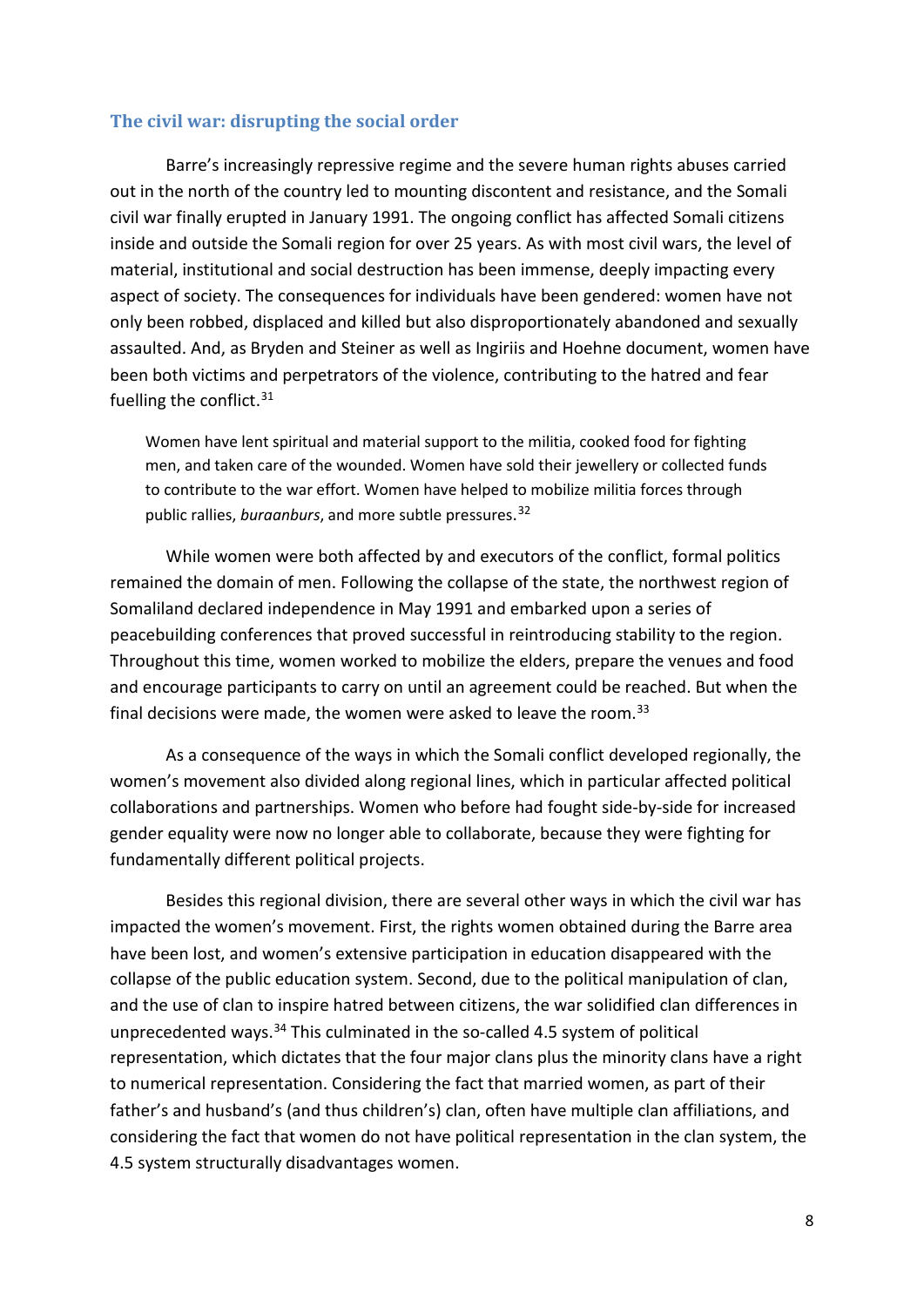Prominent Somali women recognized this, and during the 2000 Somali National Peace Conference in Djibouti formed a sixth, women's clan.<sup>[35](#page-4-10)</sup> The notion of the "sixth clan" subsequently gained currency among female Somali activists. Asha Haji Elmi, the wife of former Prime Minister Abdi Farah Shirdon, later went on to lead a delegation of women at the 2002 Somali Reconciliation Conference in Kenya, where the sixth clan was officially recognized and secured a quota of 12% of the 275 seats in the subsequent Transitional Federal Parliament, though the actual number was lower.<sup>[36](#page-4-11)</sup> The sixth clan was borne out of the desperation of Somali women caught between clan loyalties as a result of the civil war, as Hodan Abdillahi describes:

They behaved terribly; that is where the sixth clan originated. I saw and experienced the clan hostility that had never been there before the war. My husband and I came from the same city, both our fathers were friends, his mum and my mum… people who love each other [...] They put enmity between my husband and me. I thought about the other women who are in the same position. They are pressured from both sides. [...] I had two options, either I go mad and psychologically suffer or I do something about this. I changed my anger and negative thoughts into positive opportunity. […] For us, women, peace is our life because when we had peace these things didn't happen to us. If your own family is discriminating against you what would you expect from the rest of society? During that period, women were killed by their in-laws.<sup>[37](#page-4-12)</sup>

A third way in which the civil war affected the context of the women's movement is by fundamentally altering gender roles and relations. Recent work by Gardner and El-Bushra has studied the impact of war on Somali men.<sup>[38](#page-4-13)</sup> Men are expected to be the perpetrators in war and are thus most often the targets of violence, leading to a far greater number of deaths amongst men. Due to the death and disappearance of men, Somali women have had to take on much greater responsibility during the war. After war, men are deeply affected by changed gender roles and the lack of economic opportunities. Furthermore, young Somali men have lost a clear route from boyhood to manhood, as it has become increasingly difficult to fulfil traditional male roles in the family and wider society.<sup>39</sup> Maryam Muse, a woman in her 60s who has been engaged with women's issues both through a woman's organization and as a midwife, explained:

Many men are also idle and they feel that their role in the house has diminished and that their *raganimo* [manhood] has been deprived of them or got lost in the war. There are many men who feel they are not as good as they used to be as husband, as brothers and as breadwinners. They do not feel important anymore.<sup>[40](#page-4-15)</sup>

During the war, men were largely unable to protect or provide for their families while women maintained their caregiving roles and often took on new responsibilities, a pattern that has also been revealed in other (post-)conflict contexts.<sup>[41](#page-4-16)</sup> This situation deeply undermined the position and psyche of men while simultaneously strengthening many women who had discovered new levels of resilience and self-reliance during the everyday reality of conflict.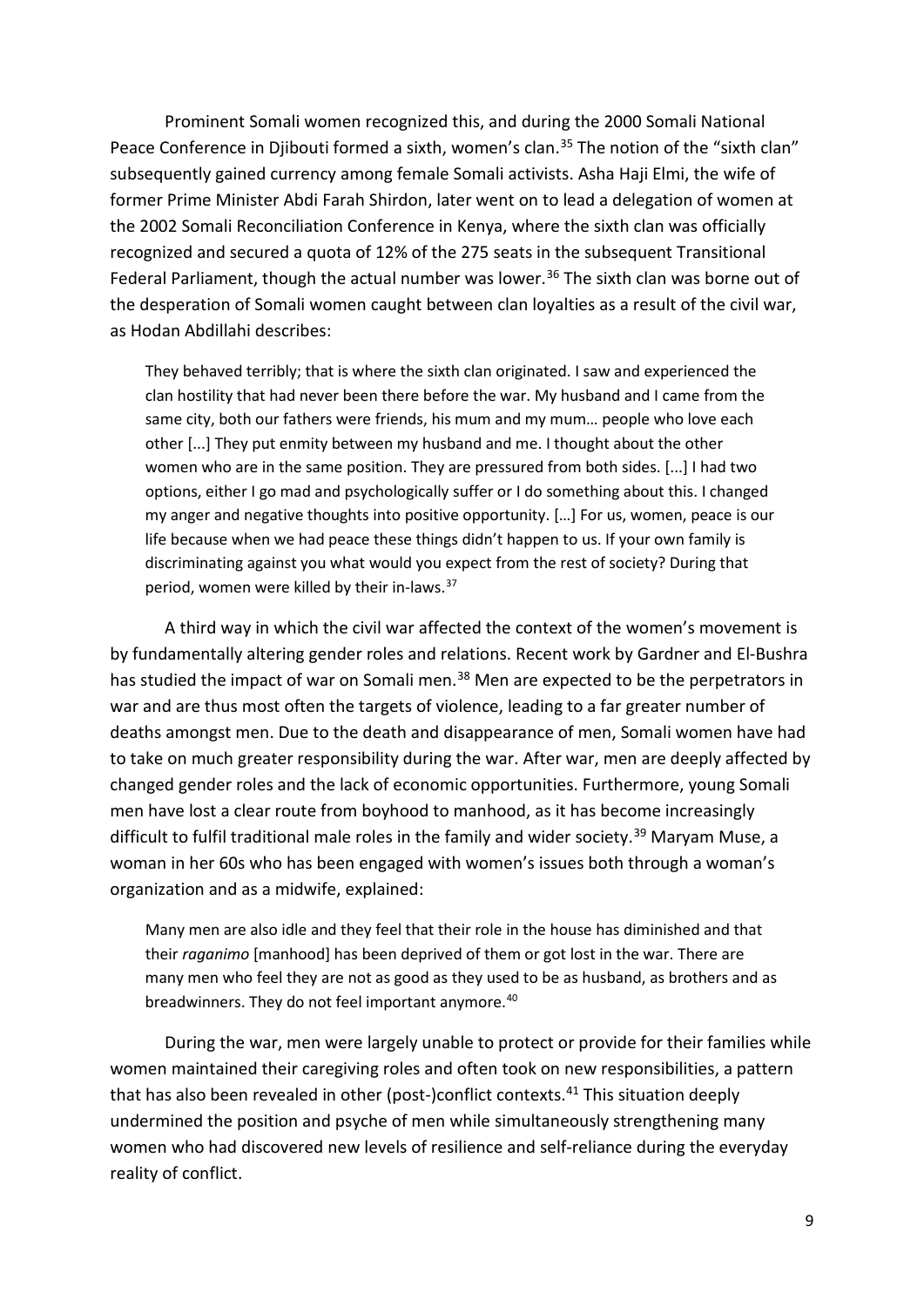#### **Women's political participation in recent years**

After the onset of war and a period of localization and stabilization between 1996 and 2006, the Islamic Courts Union (ICU) ushered in a brief period of stability but was overthrown in late 2006 following the US-backed Ethiopian invasion. [42](#page-4-17) This left a power vacuum in Mogadishu that was quickly filled by the militant Islamist group al-Shabaab. Strict Salafi ideology was imposed on women under al-Shabaab control, and punishment for defiance of Shabaab rules included public whipping and execution. The Transitional Federal Government and the African Union Mission to Somalia (AMISOM), a peacekeeping mission operated with approval from the United Nations, recaptured Mogadishu in late 2011, though al-Shabaab continues to carry out attacks in the city.

In late 2012, the first permanent central government since the start of the civil war was installed, which increased expectations that Somalia would transition towards greater stability. However, residents in many areas in Somalia continue to face considerable levels of insecurity. Within this (post-)conflict context, what has the political participation of women been? And how have understandings of the public role of women developed in recent years?

As Franceschet, Krook and Piscopo argue, the past two decades have witnessed unprecedented gains in women's access to elected office around the world, and this is mainly caused by the adoption of gender quotas.<sup>[43](#page-4-18)</sup> Such quotas do not just increase the number of women in office, but they also allow for diversifying the types of women elected (*eg*, by including women from different clans), raise attention to women's issues, change the gendered nature of the public sphere and inspire female voters to become politically involved.[44](#page-4-19) Scholars have argued, however, that improving gender equality in politics requires creating gender balance in governance as well as government.<sup>[45](#page-4-20)</sup> While a high proportion of women representatives in government may be desirable, it is of limited value if women's *influence* in politics is not given sufficient attention.

Paxton, Kunovich and Hughes distinguish between descriptive representation and substantive representation, describing the former as "numeric similarity between legislative bodies and the electorate they represent in terms of gender, race, ethnicity or other demographic characteristics" and the latter as "advocating the interests and issues of a group". [46](#page-4-21) Without substantive representation or attention to women's interests in the form and content of policymaking, the interests and priorities of half of the population will not be addressed adequately.<sup>[47](#page-4-22)</sup> Furthermore, a more equal representation of all groups in society can have great cultural meaning and ramifications. Symbolic representation has been defined as "public attitudes toward women in politics and trends in the political engagement of female constituents". [48](#page-4-23)

Our research confirms that introducing a gender quota per se is not enough to enable proper representation of women in Somali politics. First, gender quotas are not compatible with the 4.5 clan quota system wherein the four big Somali clans enjoy equal shares of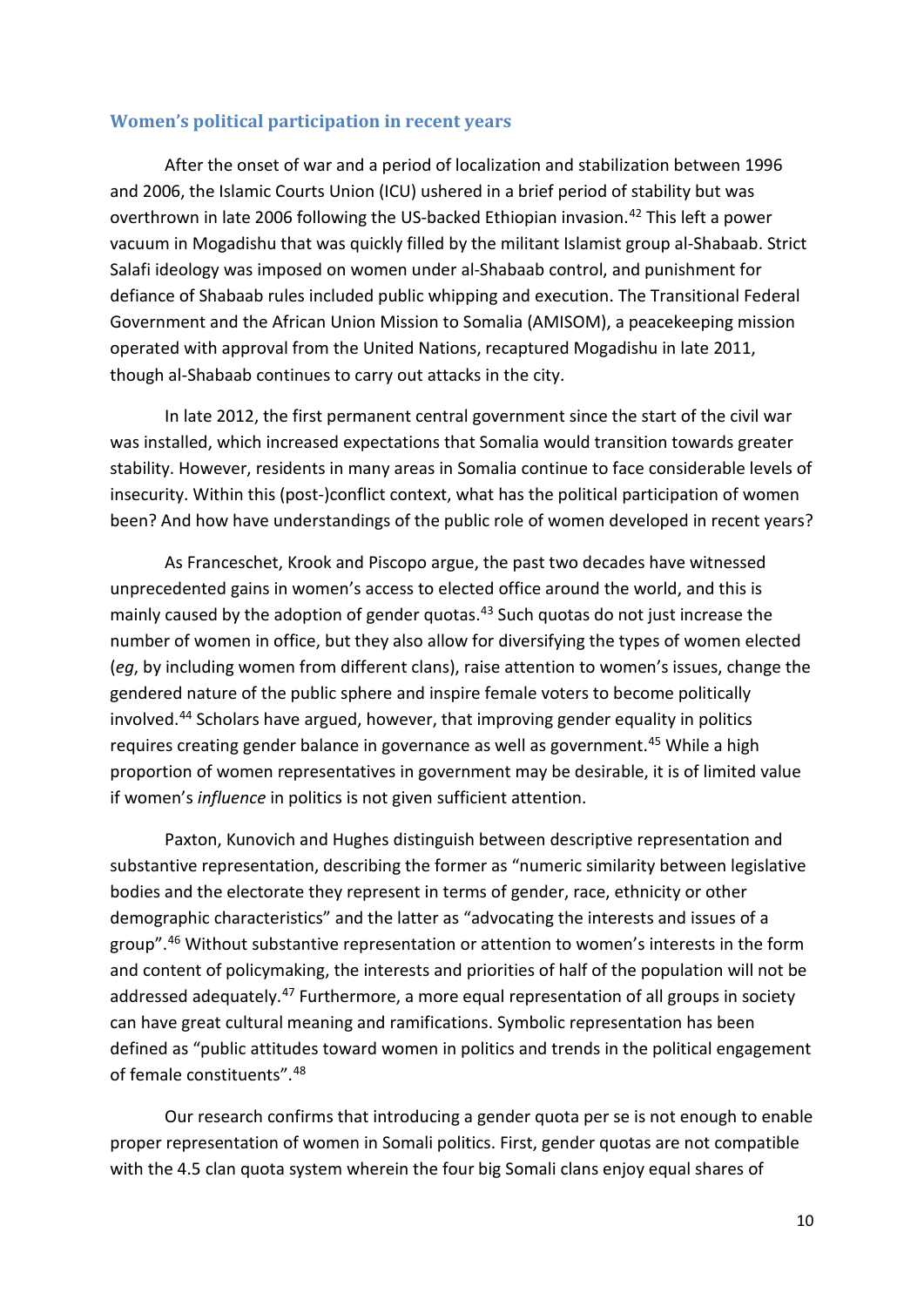political footing and a variety of "minority" clans (the "point five") are given half a share to distribute amongst themselves. As many women we spoke with pointed out, clans would never want their share of representation to go to women. Shadia Khaliif, who was interviewed in Garowe, argued "if I am here, and I am educated and well-qualified, but then there is a male cousin of mine who wants the same position, I can never win".<sup>[49](#page-4-24)</sup> Nawal Hussein from Mogadishu added "They do not see women as leaders". [50](#page-4-25) Maryam Qaasim, who is from a minority clan and was minister of Human Development and Public Services in the Transitional Federal Government from 2012 to 2014, highlighted how clan and gender interact in complex ways within the 4.5 system, further influenced by international demands on women's participation:

The big clans, they will get the big shares, the good portfolios. They will get the President, the Prime Minister, Defense, Foreign Affairs, Finance, they will get those. *Point five* cannot touch those things… they will get the Social Sector, they will get something. […] There must be a woman post, the international community wants this, there have to be at least two posts for women, otherwise the UN and the international community will not support it. So we have to bring women. 'Who will accept this post to be given to a woman? Big clans will fight. So let's give the *point five*'. That is the way it works in Somalia. [51](#page-4-26)

Secondly, even if some women do manage to access political office, this certainly does not mean they manage to advocate women's interests. The women we spoke to who had held political positions told us how difficult it was for them to make a contribution to gender equality – to have substantive representation – despite having achieved descriptive representation. Fartun Suleiman, one of few Somali women who held high political office in Hargeisa, remembered:

I was the only female minister, and at that time – including ministers, vice ministers, president and vice president – there were about 50 men. I would always come with gender-related policy. If the cabinet would have a conference on Thursday, I would always come before and tell them 'please read this document'. They would just laugh at me and they would say 'everything you talk about is women'.<sup>[52](#page-4-27)</sup>

Ellerby argues that one of the main characteristics of women's political participation in post-conflict situations is that women continuously have to insist on their participation, as they are not seen as stakeholders.<sup>[53](#page-4-28)</sup> Around the world, substantive representation is resisted as women struggle for recognition and participation as stakeholders. Ellerby explains this by highlighting the continued – though incorrect – pervasiveness of gendered binary logics of masculine–feminine and war–peace.<sup>[54](#page-4-29)</sup> She argues that, because peacebuilding focuses on how formal actors participate in conflict and can be encouraged to take part in peace processes, a focus on women's participation and activism is largely absent. And, since war is conceptualized as masculine, women are generally not considered primary stakeholders in peace negotiations because only those who have participated in active conflict are deemed to be equipped to create peace. In her analysis, Ellerby identifies the main challenge to be that peace processes are understood as elite and exclusive events leaving no space for civil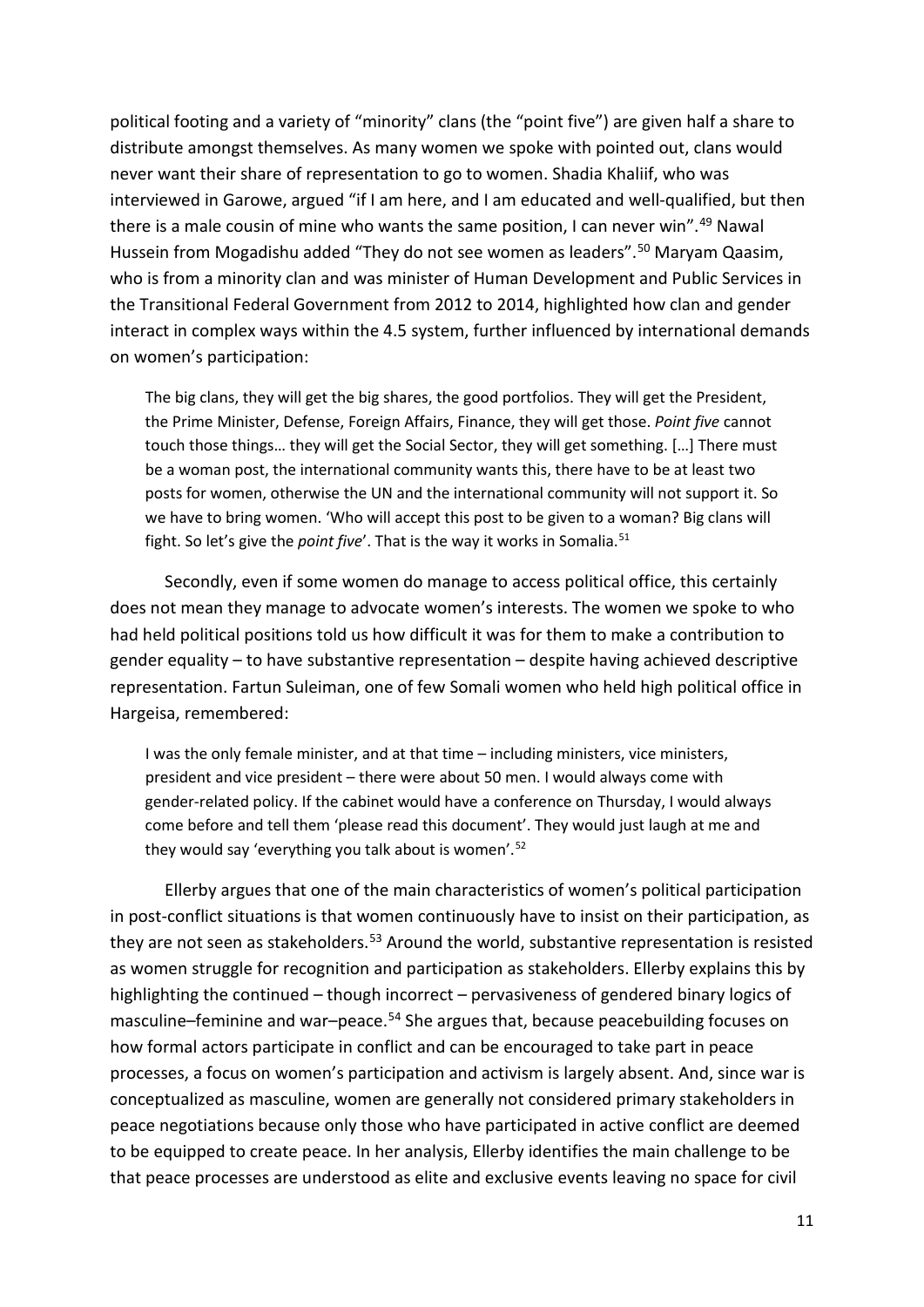society and citizens – including women's movements and women more generally – as stakeholders with rights to participate in decision-making.

Somali women – like Fartun in Somaliland – recounted to the research team experiences of exclusion, discrimination or simply not being taken seriously. Fartun's experience reflects the reality of many women seeking political office in post-conflict settings who have to operate in male-dominated political cultures. At the same time, there are also great suspicions amongst those we interviewed about the political integrity of the women who do make it. These women are often connected to powerful men or families and are seen to have their own agendas. Strong fragmentations exist based on clan, region and class. Several women participating in our study highlighted how men use women to incite crowds against politically successful women. Not only is it very difficult to obtain access to political office and use that position to actively promote women's interests, but it is also extremely difficult to remain in that position because the role is always under threat from the clan and the intricate politics between women.

#### **Current debates on the role of women in public life**

Within this reality of limited political representation, participation and influence by women, how have understandings of the role of women in public life and Somali society evolved among local men and women? This is a much-contested question, as evidenced by the dialogue surrounding the issue in Somaliland. After a film screening in Hargeisa in early 2016, an interesting discussion on the ways in which gender roles had changed as a consequence of the war arose between the male and female participants. One of the men who took part in the debate argued that the main cause of shifting gender relations was that *men* had lost their authority and respect during and after the war:

Kassim: But when did this start?

Sahro: There was a point when women were respected. 'This is your role...' and they were respected. When there was an argument and the men could not resolve it, they said 'let's come back tomorrow'. They would discuss with their wives, and come back with a solution.

Kassim: Now, do you want to go back to that or take over from men?

- Zahro: What percentage of men work today? How many are breadwinners? If I am the breadwinner, can I be respected? If he's sitting there, and he wants me to give him money for *qat*; but I can't even take a political position? They will say 'that is not a woman's job'.
- Ilham: Indeed, women finance the political process but they can't take political positions. Kassim: But are you trying to go back to the good old days, or do you want a new position? Sahro: Let us not go back but go forward.<sup>[55](#page-4-30)</sup>

Many of the women we spoke to  $-$  in a similar vein as Sahro and Ilham  $-$  argued that it is only natural for women to contribute to public affairs, whether in political decision-making roles or more broadly. Several others argued that the traditional division of tasks between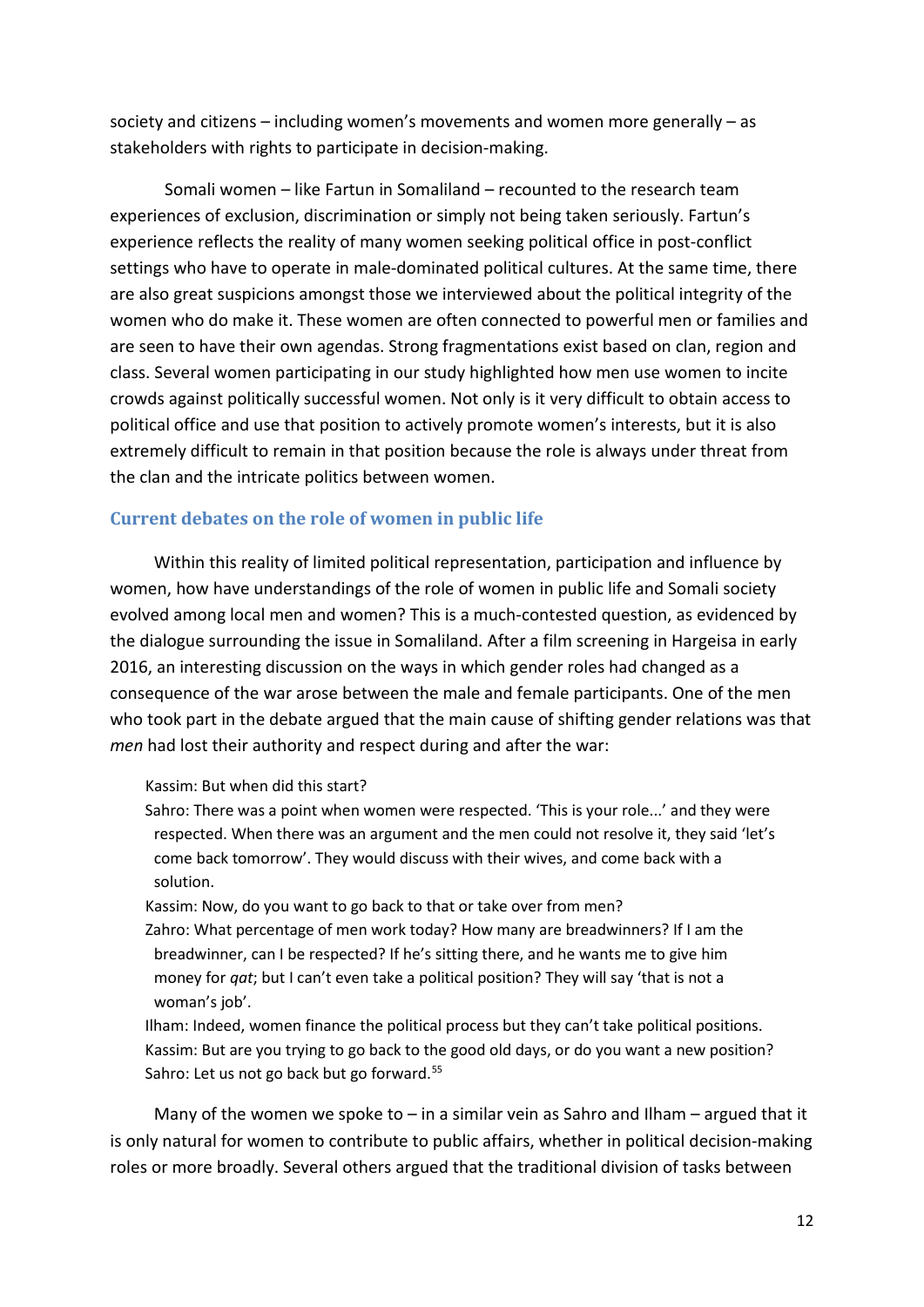women and men is clear and that women should not engage politically. As Khadra Hussein asked during her interview:

This idea that the only way women can be seen to have influence is if they take the lead  $$ why is that? Why do they need to take leadership roles? Why do they need to sit under the tree with the men? The men can represent us very well. A woman was asked why she wasn't negotiating together with the men for her raped daughter, and she said 'I don't see a better way in which she can be represented'.<sup>[56](#page-4-31)</sup>

Others believe that women can play a political role, but question whether political positions should be the central focus of women's struggles when there are so many other important roles women fulfil. According to Fardosa Ibrahim from Hargeisa, "Khadija was a successful businesswoman, Aisha was a scholar. We should not just be obsessed with politics: women are great mothers, they can be great scholars". [57](#page-4-32) Khadija and Aisha are two of the wives of the Prophet Muhammad; such religious arguments and references are often a central aspect of the debate on the public role of women. Two of the principal questions today are how much of the guidance on the role of women comes from religion and what Islamic positions towards women's political participation actually are. It is clear that "lived Islam assumes culture-specific characteristics, dependent on the conditions of a particular place and time". [58](#page-4-33)

While the previous excerpts from the research come from men and women in Somaliland, the debate on the role of women in the public sphere is just as lively amongst women from Somalia and Puntland. Several of the women we spoke to pointed to the fact that current understandings of women's roles in society are not guided by Islam but by patriarchal cultural practices and attitudes. Former minister Maryam Qaasim argues this point strongly during public debates. During a seminar in Oslo, she indicated that "non-Islamic practices have been integrated into various Muslim cultures so much so that many Muslims think that those practices are part of the religion […] So that is how there are misconceptions around the issue of women in Islam". [59](#page-4-34) There are differences in how women's roles in "traditional" Somali society is understood.<sup>[60](#page-4-35)</sup> However, most would subscribe to the view expressed by Bryden and Steiner:

In the traditional setting, women are not considered for formal positions of power in society and are typically excluded from formal meetings, regardless of whether these are focused on conflict resolution or other community concerns. Their contribution to public life is restricted to the private influence they wield over their husbands, fathers, sons, brothers, and uncles as they sit together under a tree or in another shady place and talk until the conflicting parties come to an agreement.<sup>[61](#page-4-36)</sup>

A further argument often made in the debate on gender, culture and religion is that the version of Sunni Islam that is becoming increasingly prevalent in Somalia – which mostly restricts women's roles to the private sphere – was imported to the region from Arab states. Abdi locates this trend in the late 1970s and 1980s, when discontent with Barre's regime and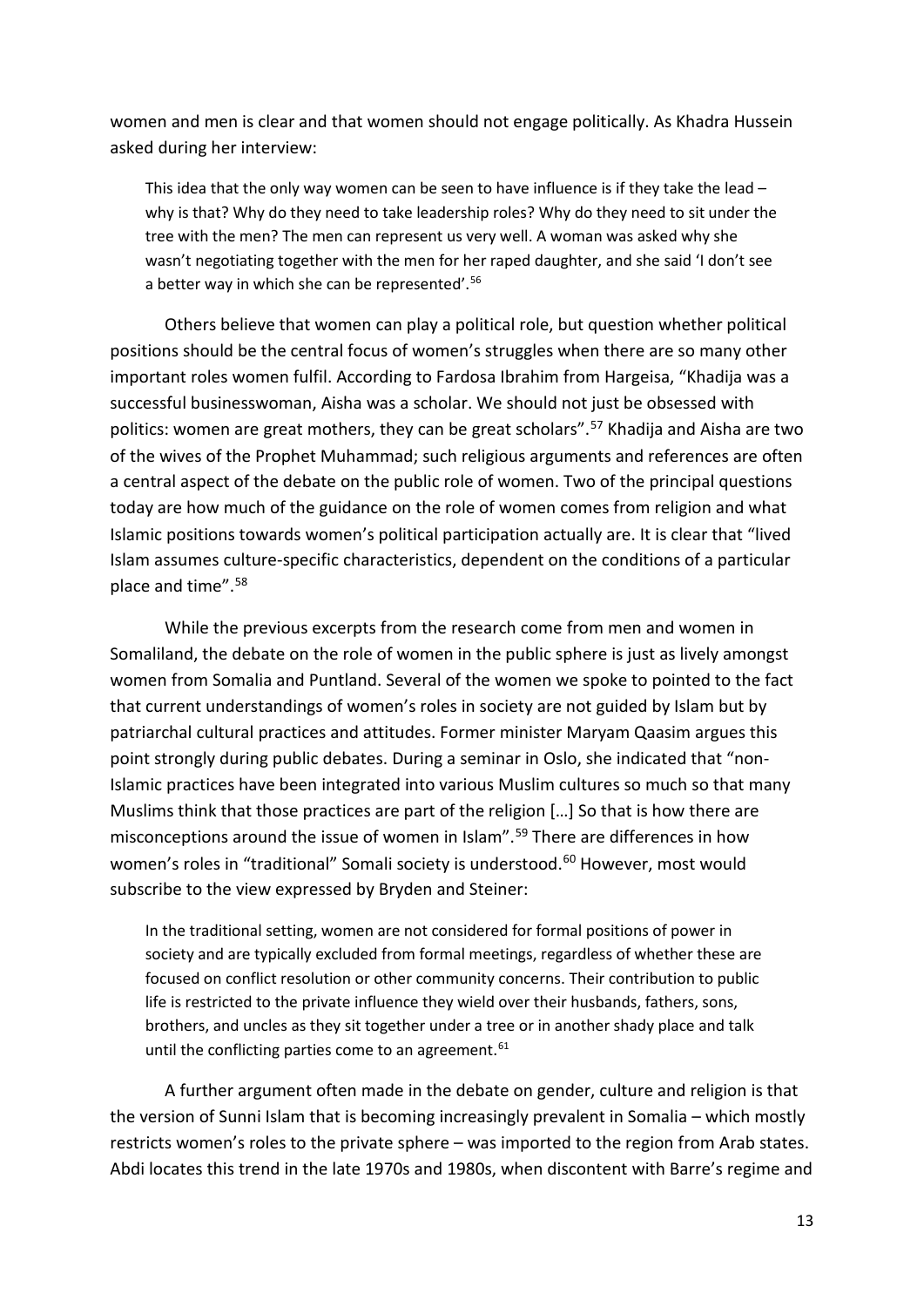increasing internationalization of more conservative interpretations of Islam influenced the increasing power of the religious right.<sup>62</sup> Mohamud's article on Islamic discourses in contemporary Somalia corroborates the assertions of those we interviewed who said that the changes in religious interpretations are prompted by Arabization through the influence of Salafist Gulf states.<sup>[63](#page-4-38)</sup> A number of the women we interviewed saw this as the imposing of external cultural norms otherwise alien to Somali culture. The rising conservatism preaches separate roles for women and men, wherein women are to be essentially invisible: modestly dressed, submissive and entirely absent from public spaces. This expectation contrasts greatly with the life histories of many of the women we spoke with for this study, especially the older women who held public positions during the Barre regime.

The present-day conservative view also contrasts with the early days of Islam. Several of the women we interviewed argued that women, in order to support gender equality, should increase their knowledge of Islam and aim to work "within contemporary Islamic and cultural discourses".<sup>[64](#page-4-39)</sup> This is a shift from the more secular narratives used by Somali women activists in the past and part of a wider tradition of Islamic feminism worldwide. [65](#page-4-40) A number of the women we interviewed who were what might be described as "Western" feminists during the Barre regime have now accepted a religious way of life and re-examined the belief that only Western values can advance the position of Somali women. As Faiza Hussein from Mogadishu said, "I am pro women's advancement, but it goes beyond fighting for gender equality, beyond being confrontational, and beyond the need for quotas. I would tell women to learn about Islam"<sup>[66](#page-4-41)</sup>. Maryam Qaasim, who is a strong advocate for this line of thinking without necessarily using the term Islamic feminism, has argued:

What we read – because I was not there 1,400 year ago – but we read the life of the prophet and we read the life of the women around the prophet. It is completely different from what we see now. Very different. Those days, women participated in public life. In the early period of Islam, Muslim women enjoyed the freedom of movement. They participated in many spheres of social life. They cooperated with men. Both in military and social life. As the early Muslim society gave women their fundamental rights to education and self-development, many women could leave their mark on the pages of history. […] Islam never prevented women [from participating] in social, economic and political life.<sup>[67](#page-4-42)</sup>

The numbers of women in public office in Somaliland, Puntland and Somalia are still low, and the past and current discourse among Somali women and men surrounding this issue illustrates fundamental disagreements on the roles of women in Somali society and on the best way to achieve greater gender equality and more a more inclusive society. For this discourse to inform international approaches to women, peace and security, international actors must understand the diversity of perceptions of women's private and public roles in local contexts and how religion plays a central role in women's lives.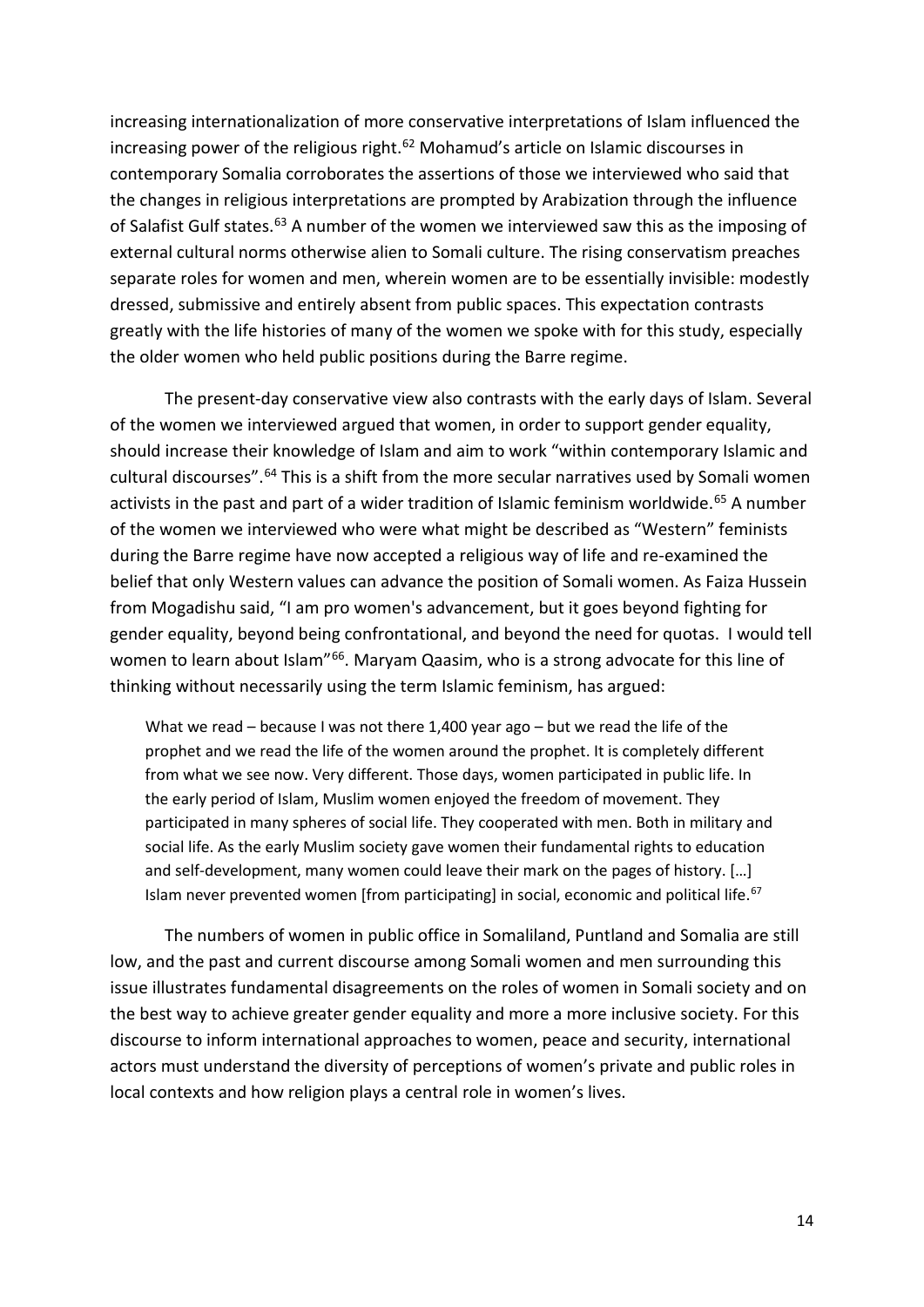#### **Foreign influence and debates on the role of the diaspora**

The women's movement in Somalia has received support from abroad for some time through donor funding and diaspora engagement, but this support has opened some Somali initiatives and organizations up to criticism for being ostensibly Western-led. Opponents maintain that foreign support is provided with the aim of transforming Somali society in ways that are incompatible with Somali norms and values, but such attempts to discredit initiatives do not prevent some local actors from seeking the support of others abroad. The sixth clan initiative and its predecessors, for example, received strong backing from the Djibouti government and a range of other international mediators, but was also vulnerable to attacks of being driven by a Western feminist agenda.

In the local discourse on the public role of women, the impact of international actors is much debated. Central questions surround who supports organizations and initiatives financially and who initiates and implements agendas or programmes. An exchange during a focus group session in Hargeisa illustrated the concerns and disagreements well:

- Sahro: Then, this issue of the West this is not a Western agenda. They support, when they see women fighting for equity. But women alone cannot win this fight, we need men who are on our side.
- Nadifa: But do you have all women on your side?
- Sahro: I know some women don't agree with me.
- Nadifa: Women who fight for this, are women from the diaspora. The thing is, the majority of local women don't agree with that.
- Sahro: That is not true. There are no diaspora women in [NGO X]. They are all local. All these NGOs are local. Only Zeinab [from NGO Z] is not. The majority is local. Nadifa: This movement is not local.
- Hani: We already have the rights that Allah has given us. Gender is about the roles and responsibilities that we received from Allah. Not from Norway.
- Ilham: We don't need the men to be convinced. What women need to do is to raise their boys.
- Kassim: [NGO X] is the most prominent women's movement, with many female members (Sahro: also men). Can I ask you who is paying them? Which local member is paying contributions out of their own pockets?
- Fardosa: But these donors contribute to infrastructure funding. I never hear anyone complain about foreign agendas when they build infrastructure?
- Kassim: But this discussion is about women's rights to hold political positions, change laws, introduce gender policy... All of this is funded by the international community. Sahro: We women appreciate.

Kassim: But we men don't appreciate.<sup>[68](#page-4-43)</sup>

As this exchange shows, organizations focused on gender equality in Somalia can be delegitimized in discourse by pointing to international funding and key actors as contrary to the local agenda. Another related accusation was that the ostensibly "local" actors involved are in fact not local but diaspora women. Whether these women had lived the larger part of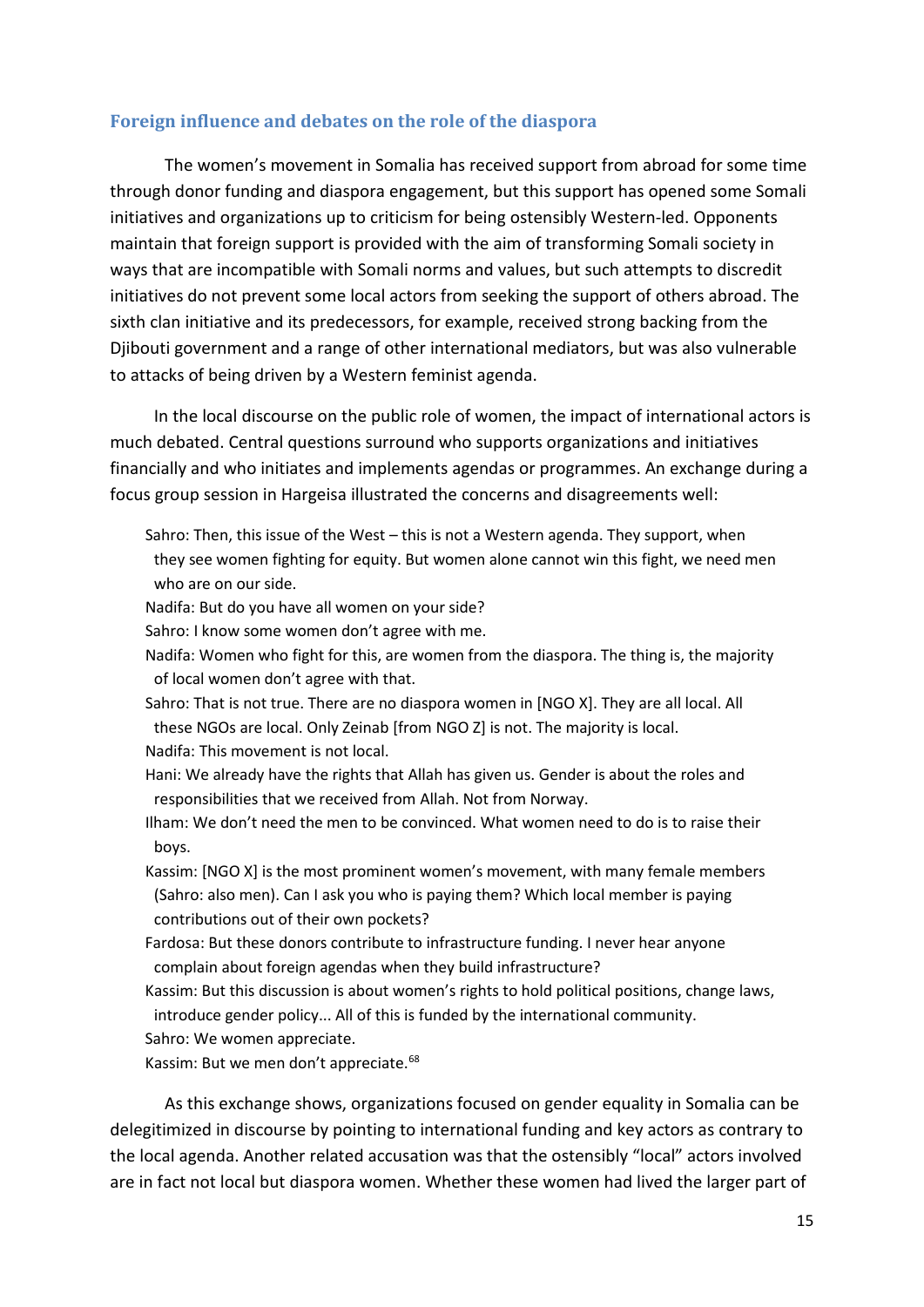their lives in Somaliland or Somalia – as many of our diaspora returnee respondents had – seemed to be irrelevant: the fact that their perspectives and practices had been influenced by several years of living abroad made it possible to disqualify them as not really local. Furthermore, women of the Somali diaspora who are still abroad also engage in gender issues transnationally. These contributions are an important potential source of transformation – and contestation – as Somali diaspora members transmit new notions of community, state–citizen relationships and, not least, gender roles and relations:

Somalis who were educated abroad later came back with open-minded ideas and tried to convince the people of the benefits of educating a girl. In addition, this generation [of diaspora Somalis] has many educated men and women. When a person is educated, she or he knows the importance of education; whether it is a man or woman. The pursuit of knowledge does not know gender.<sup>[69](#page-4-44)</sup>

The number of diaspora members returning to Somalia has increased considerably.<sup>[70](#page-4-45)</sup> While no statistics are available, anecdotal evidence (full daily flights into Mogadishu offered by Turkish Airlines, for instance) suggests that return to Mogadishu is now much more frequent than it was a few years ago. Return to Somaliland has a longer history, but has become more substantial especially since the introduction of the multi-party system in 2003.[71](#page-4-46)

The more recent returns are particular in the sense that they are post-conflict returns of individuals who fled Somalia and lived abroad for a decade or more. At the same time, these returns continue a long tradition of Somalis returning after leaving to gain education and employment opportunities or for political reasons. As such, the impact of Somalis who have spent a number of years abroad and returned, potentially with transformed perspectives and practices, has a long history. The extent to which people's "roots" or "routes" are seen to determine their claims to belonging and rights to political or civil participation after return not only depends on static perceptions of identity and belonging, but also on whether the aim is to delegitimize the contributions made.<sup>[72](#page-4-47)</sup>

A unique aspect of present-day return is that part of it is stimulated and essentially financed by foreign donors. Many of the young Somali women returning do so with jobs from international organizations. They are hired for a wide range of functions by international NGOs, consultancy firms and fund managers, or by QUESTS-MIDA to work for the various regional governments.<sup>73</sup> They assist in numerous reform processes, are advisors for various ministers or engage in capacity-building activities.<sup>[74](#page-5-1)</sup> There are also a number of women who manage to get such positions or engage in such activities independently, but the vast majority are returns with a donor-paid salary. These young women are educated in the United States or Europe and travel to the Somali region with different experiences and perspectives than many of the local women they meet there. They are often children of the Somali elite from the period of the Barre regime. The education and positions with which they return gives them some leverage – in particular in the eyes of international actors – to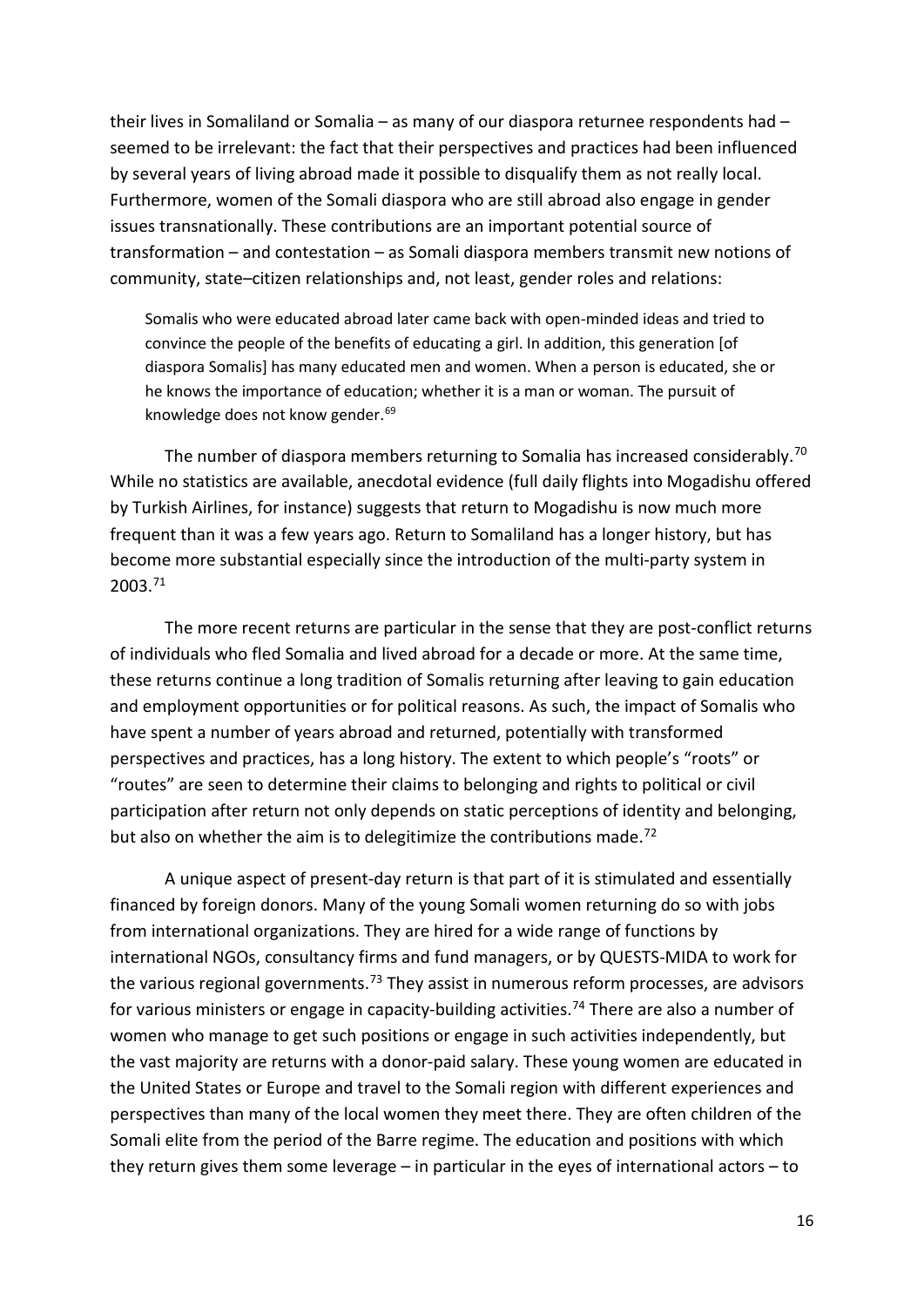contribute to governance processes of various kinds.<sup>[75](#page-5-2)</sup> These processes often take place from a strong, liberal peace agenda, including the WPS agenda. As such, the early returns of women who were already active in the women's movement in the 1970s and 1980s are of a fundamentally different nature than these recent returns of the generation that fled the war as children.

#### **Conclusion**

In September 2013, the Federal Government of Somalia and the European Union endorsed the Somali Compact, which promised a new architecture for future relations between Somalia, its citizens and the international community.<sup>[76](#page-5-3)</sup> The New Deal for engagement in fragile states that the Somali Compact is part of, calls for five peacebuilding and statebuilding goals, none of which reference of gender or women specifically or mention the WPS agenda (though one goal does focus on inclusive political settlements). Yet women's participation is as crucial in statebuilding as it is in peacebuilding, making the current article all the more relevant. There is a gap between global norms and local realities in the implementation of the WPS agenda, and in recent attempts to deal with fragile states in ways that actually *do* take local realities as a starting point, the WPS agenda is completely absent.

In this article, I have argued that a narrow focus on political participation within the WPS agenda may defeat the agenda's underlying aims towards greater gender equality and a more inclusive society. Our research has revealed that women and men in the Somali region fundamentally disagree as to what the "ideal" role of women in society should be, and public roles in particular are much contested. While some believe that women should contribute to society as mothers and wives, others argue for the full civic and political participation of Somali women; many hold views that are somewhere in the middle.

This article has aimed to make a contribution to the discussion of women's political and public participation in post-conflict contexts that starts from recognizing and recording "local" discourse on these issues. In discussions on the international WPS agenda, such local discourse is surprisingly absent, as if international normative agendas are simply "diffused" or "appropriated" in a historical and geographical vacuum.  $^{77}$  $^{77}$  $^{77}$  The concept of "norm diffusion" within the WPS literature somehow creates the impression that the aim is to pass on international norms from the "international" to the "local" domain. Yet when different women debate women's political and public participation in local contexts, the ensuing discussions may be grounded in local perspectives and practices that sit very uncomfortably with some of the underlying gender norms of those driving the WPS agenda. Religious perspectives that underline God-given roles for women and men and viewpoints that do not necessarily argue for political representation clash with such norms.

Notions of women's agency in feminist analyses need to be expanded to include the perspectives of those who do not necessarily choose to resist patriarchal or religious social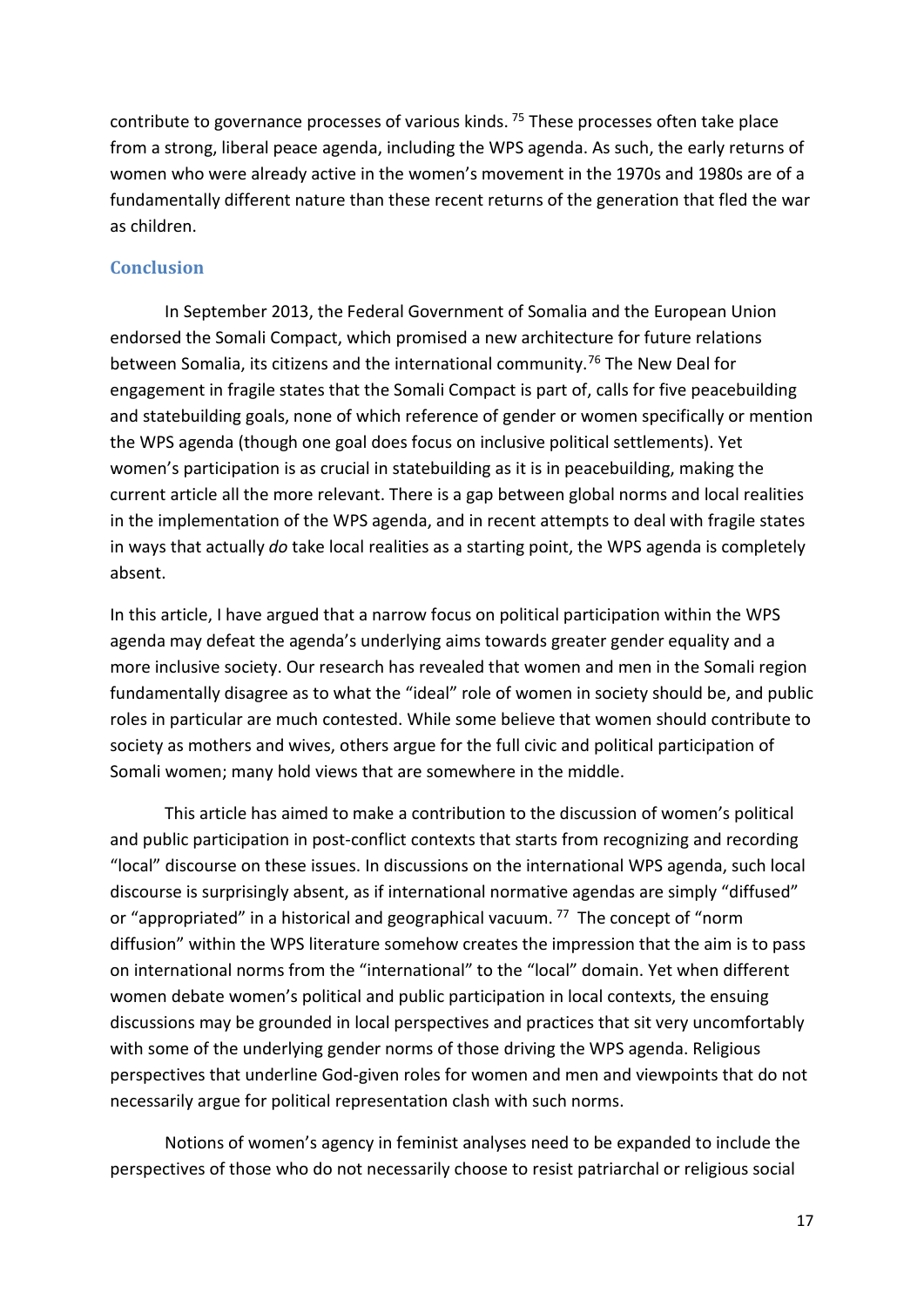norms in the ways that have been advocated by Western feminist scholarship.<sup>[78](#page-5-5)</sup> Furthermore, we may need to expand the notion of agency as collective, since human subjectivity and action is always relational, structurally embedded and historically shaped.<sup>79</sup> As Hudson suggests, it is important to challenge binaries such as agent–non-agent and male protectors/aggressors–female victims when discussing women's roles and the creation of more inclusive societies.<sup>[80](#page-5-7)</sup> This is crucial if we are to move beyond liberal-inspired discourses on gender equality that impose particular global norms on local realities that are not sufficiently understood in their complexity. This article has aimed to show just how complex the Somali context is by exploring some of the disagreements and differences in local perspectives and their evolution.

This article has demonstrated that, at times, local debates and realities sit uncomfortably with international proponents of the WPS agenda, who have defined equal gender roles and relationships in particularistic ways that leave little room for alternative models. At the same time, such debates and realities have changed over time, not least as a consequence of war, and show a great diversity of perspectives and practices. Furthermore, I have tried to problematize the dichotomy of international/local that I started off with. Somali women who have lived outside the Somali region for many years – many of whom take on leadership roles – play an active role in debates on the public role of Somali women. Their opponents may use their diaspora identity as a way of delegitimizing their perspectives or even their right to participate in the debate. However, international influences have always been part of the local landscape in the Somali region, and perspectives from the Middle East, Europe and the United States have shaped religious perspectives and the discourse on gender equality for decades.

#### **Acknowledgements**

Thanks to Sundus Osman and Elin Doeland (PRIO) for research assistance supporting this article, and to Elin Doeland, Joyce Matthews and anonymous reviewers for constructive feedback on an earlier draft. I am grateful to all of my GENSOM (Gender in politics in Somalia) project colleagues – and in particular Maimuna Mohamud (University of Cambridge) and Laura Hammond (School of Oriental and African Studies) – for their hard work and many inspiring discussions. And a big thank you to all the women and men who have been willing to share their life stories with us, answer our questions or have taken part in the various debates we organized.

#### **Funding**

This work was supported by the Research Council of Norway [230270/H30] and by the Centre on Gender, Peace and Security of the Peace Research Institute Oslo (PRIO).

### **Bibliography**

Abdi, C. "Convergence of civil war and the religious right: reimagining Somali women". *Signs* 33, no. 1 (2007): 183–207.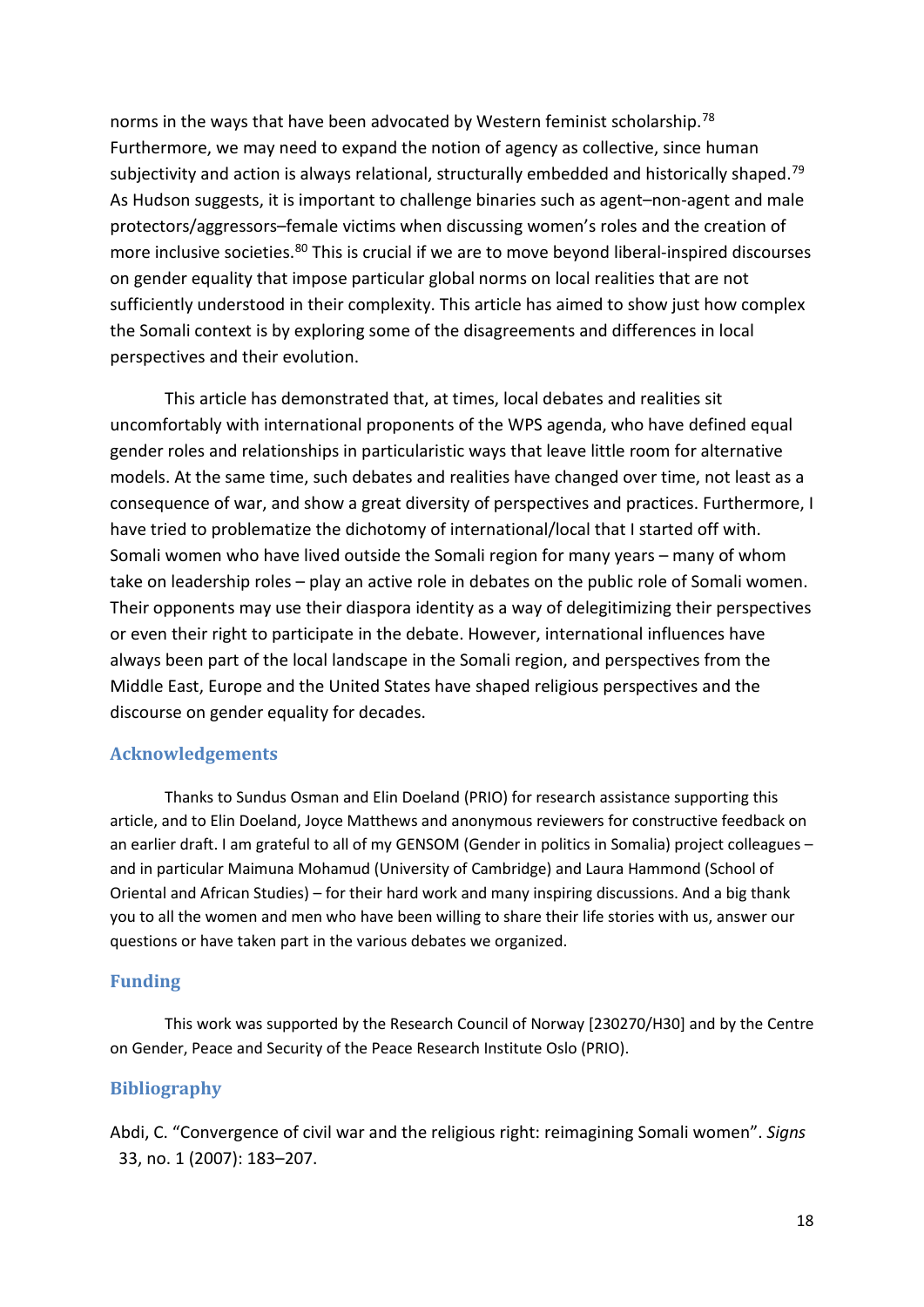- Aideed, S. "Haweenku wa garab Women Are a Force: Women and the Somali Nationalist Movement, 1943–1960". *Bildhaan* 10, no. 1 (2010): 103–124.
- Badran, M. "Understanding Islam, Islamism, and Islamic Feminism". *Journal of Women's History* 13, no. 1 (2001): 47–52.
- Bradbury, M., A. Abokor and H. Yusuf. "Somaliland: Choosing Politics over Violence'. *Review of African Political Economy* 30, no. 97(2003): 455–478.
- Brons, M. *Society, Security, Sovereignty and the State in Somalia: From Statelessness to Statelessness?* Utrecht: International Books, 2001.
- Bryden, M. and M. Steiner. *Somalia between Peace and War: Somali Women on the Eve of the 21st Century.* Nairobi: UNIFEM, 1998.
- Burnet, J. "Gender Balance and the Meanings of Women in Governance in Post-Genocide Rwanda". *African Affairs* 107, no. 428 (2008): 361–386.

Carrol, S. and D. Dodson. *Reshaping the Agenda: Women in State Legislatures*. New Brunswick: Center for American Women and Politics, State University of New Jersey, 1991. Clifford, J. *Routes. Travel and Translation in the Late Twentieth Century*. Cambridge, MA:

- Harvard University Press, 1997.
- Coomaraswamy, R. *Preventing Conflict, Transforming Justice, Securing the Peace: A Global Study on the Implementation of Security Resolution 1325*. New York City: UN Women, 2015. Davidson, B. "Somalia in 1975: Some Notes and Impressions." African Issues 15, no. 1 (1975): 19-26.
- Dickert, J. *Building Inclusive Security: Asha Hagi Elmi and the Somalia Peace Process*. Cambridge, MA: Women and Public Policy Program, Kennedy School of Government, 2006.
- El-Bushra, J. "Feminism, Gender and Women's Peace Activism." *Development and Change*  38, no. 1 (2007): 131–147.
- El-Bushra, J. "Fused in Combat: Gender Relations and Armed Conflict'. *Development in Practice* 1, no. 2/3 (2003): 252–265.
- Ellerby, K. "A Seat at the Table is Not Enough: Understanding Women's Substantive Representation in Peace Processes". *Peacebuilding* 4, no. 2 (2016): 136–150.
- Franceschet, S., M. Krook and J. Piscopo, eds. *The Impact of Gender Quotas*. Oxford: Oxford University Press, 2012.
- Gardner, J. and J. El-Bushra. *The Impact of War on Men and Its Effect on the Family, Women and Children*. Nairobi: Rift Valley Institute, 2016.
- Gardner, J. and J. El-Bushra, eds. *Somalia: The Untold Story: The War through the Eyes of Somali Women.* London: Pluto Press, 2004.
- Goetz, M. "Women in Politics and Gender Equity in Policy: South Africa and Uganda". *Review of Political Economy* 25, no. 76 (1998): 241–262.
- Goldstein, J. *War and Gender: How Gender Shapes the War System and Vice Versa*. Cambridge: Cambridge University Press, 2001.
- Groβ, L. "The journey from Local to Global: Norm Promotion, Contestation and Localisation in Post-war Kosovo". *Journal of International Relations and Development* 18 (2015): 311- 336.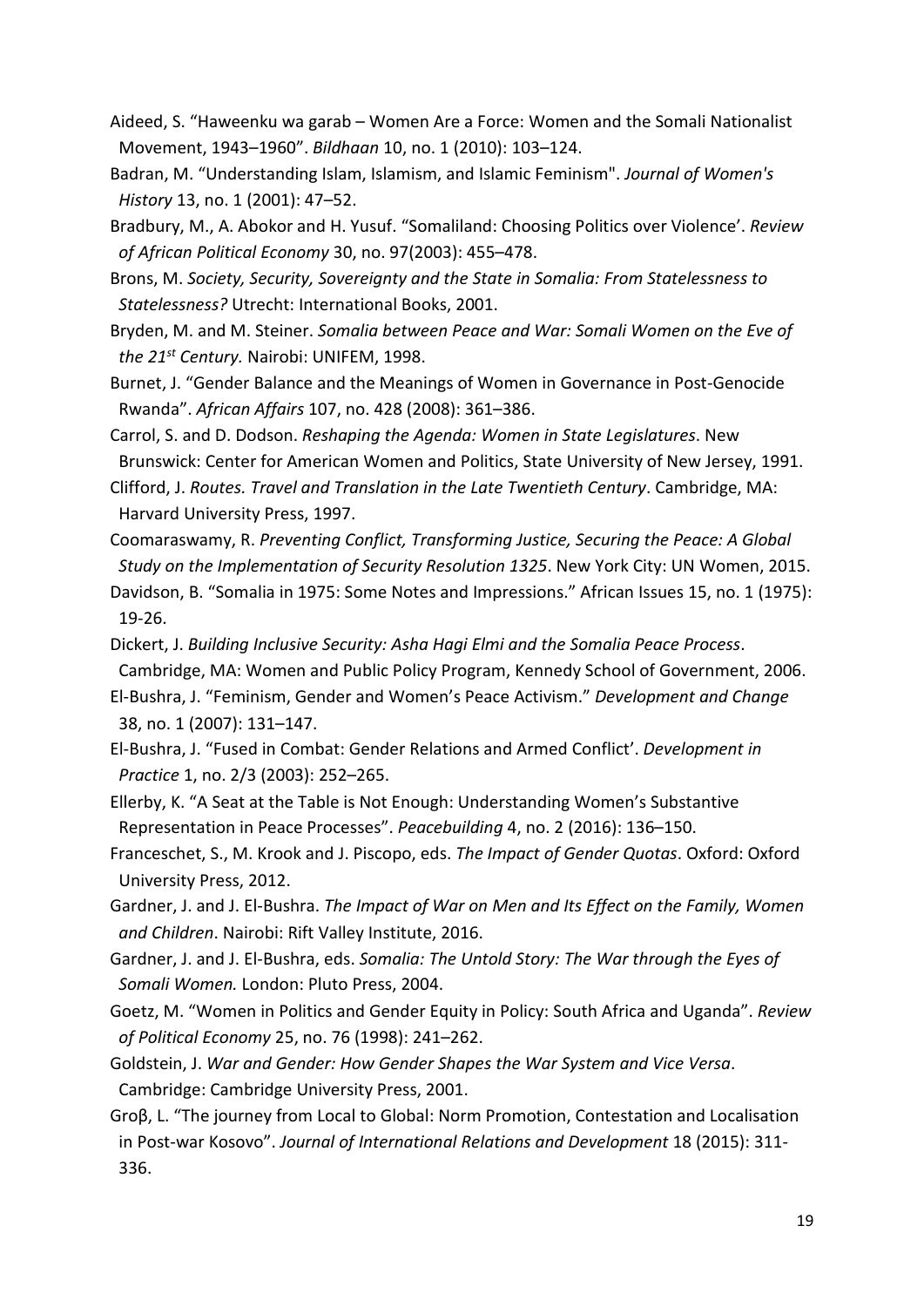Hearn, S. and T. Zimmerman. *A New Deal for Somalia? The Somali Compact and Its Implications for Peacebuilding.* New York City: Center on International Cooperation, New York University, 2014.

Horst, C. "Making a Difference in Mogadishu? Experiences of Multi-Sited Embeddedness among Diaspora Youth". *Journal of Ethnic and Migration Studies,* forthcoming.

- Horst, C. and E. Doeland. *Introducting a Women's Empowerment Agenda from Abroad? Gender and Stability in Somalia. PRIO Policy Brief 13-2016.* Oslo: Peace Research Institute Oslo, 2016.
- Horst, C. and A. Nur. "Governing Mobility through Humanitarianism in Somalia: Compromising Protection for the Sake of Return". *Development and Change* 47, no. 3 (2016): 542–562.
- Hudson, H. "Decolonising Gender and Peacebuilding: Feminist Frontiers and Border Thinking in Africa". *Peacebuilding* 4, no. 2 (2016): 194–209.
- Ingiriis, M. and M. Hoehne. "The Impact of Civil War on the Roles of Somali Women: A Blessing in Disguise'. *Journal of Eastern African Studies* 7, no. 2 (2016): 314–333.
- Jabri, V. "Peacebuilding, the Local and the International: A Colonial or a Postcolonial Rationality?' *Peacebuilding* 1, no. 1 (2013): 3–16.
- Kapteijns, L. *Clan Cleansing in Somalia: The Ruinous Legacy of 1991*. Philadelphia: University of Pennsylvania Press, 2013.
- Kapteijns, L. "Gender Relations and the Transformation of the Northern Somali Pastoral Tradition". *The International Journal of African Historical Studies* 28, no. 2 (1995): 241–259.
- Kirby, P. and L. Shepherd. The Futures Past of the Women, Peace and Security Agenda. *International Affairs* 92, no. 2 (2016): 373–392.
- Kirby, P. and L. Shepherd. "Reintroducing Women, Peace and Security". *International Affairs* 92, no. 2 (2016): 249–254.
- Lindley, A. "Between a Protracted and a Crisis Situation: Policy Responses to Somali Refugees in Kenya" Refugee Survey Quarterly 30, no. 4 (2011): 14-49.
- Mahmood, S. *Politics of Piety: The Islamic Revival and the Feminist Subject*. Princeton: Princeton University Press, 2005.
- Mohamed, H. *Gender and the Politics of Nation-building: (Re)constructing Somali Women's History.* Saarbrucken, DE: Lambert Academic Publishing, 2014.
- Mohamud, M. "Women, Piety and Political Representation: Islamic Discourses in Contemporary Somalia". *Journal of Women of the Middle East and the Islamic World* 14 (2016): 1–21.
- Paxton, P., M. Kunovich, and M. Hughes. "Gender in Politics". *Annual Review of Sociology* 33 (2007): 263–284.
- Qaasim, M. "Somali Women in Diaspora: Opportunities and Challenges" Speech, Oslo, November 11, 2015.
- Tec, N. *Resilience and Courage: Women, Men and the Holocaust*. New Haven: Yale University Press, 2003.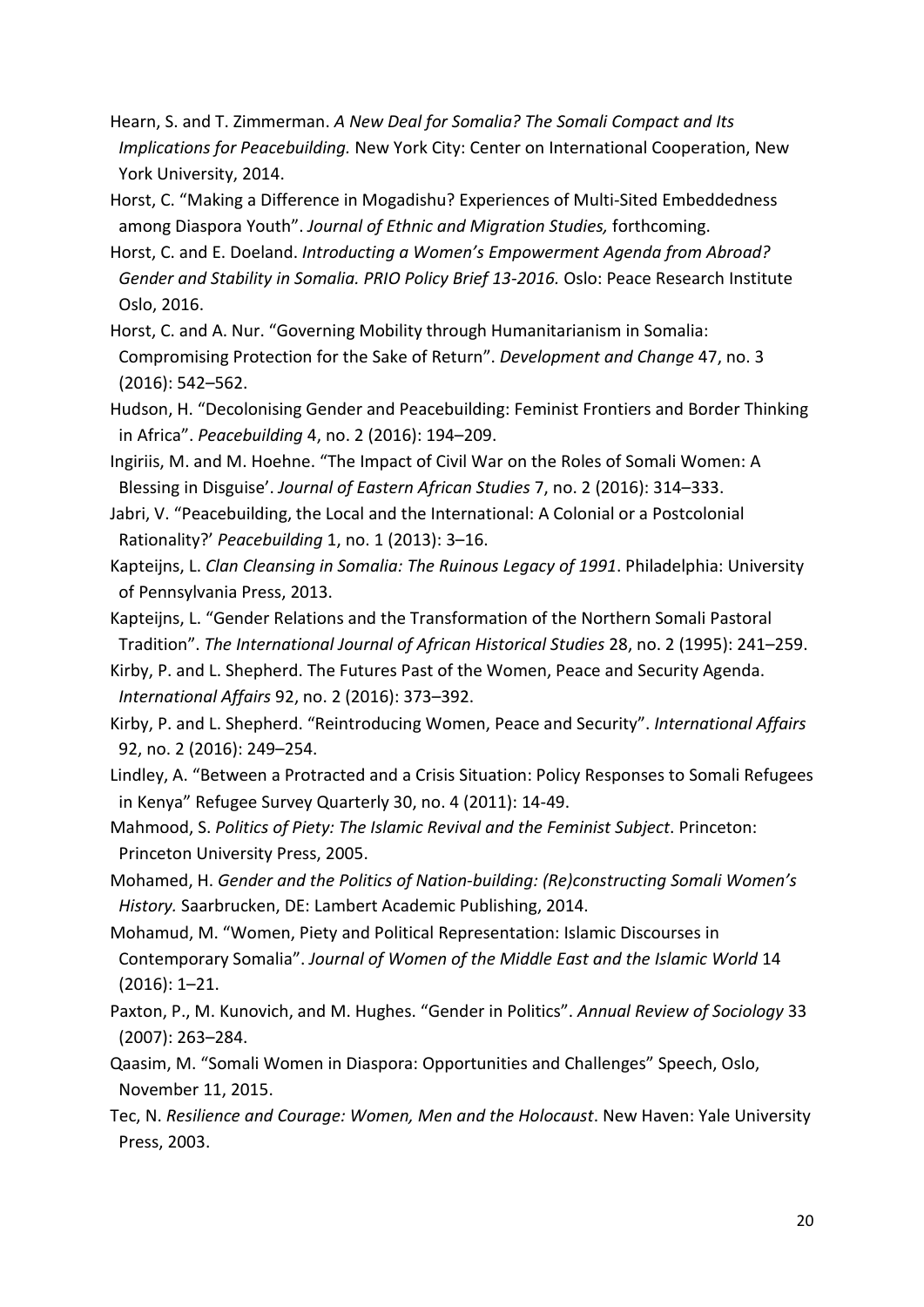Tholens, S. and L. Groβ. "Diffusion, contestation and localization in post-war states: 20 years of Western Balkan reconstruction". Journal of International Relations and Development 18 (2015): 249-264.

Tripp, A.M. "The Politics of Autonomy and Cooptation in Africa: The Case of the Ugandan Women's Movement". *The Journal of Modern African Studies* 39, no. 1( 2001): 101–128.

Tryggestad, T. *The Women, Peace And Security Agenda – 15 Years On. GPS Policy Brief 1- 2016*. Oslo: Peace Research Institute Oslo, 2016.

United Nations. *The Challenge of Sustaining Peace*. *Report of the Advisory Group of Experts for the 2015 Review of the UN Peacebuilding Architecture*. United Nations, 2015.

United Nations. *Security Council Resolution 1325*. United Nations, 2000.

[http://www.securitycouncilreport.org/atf/cf/%7B65BFCF9B-6D27-4E9C-8CD3-](http://www.securitycouncilreport.org/atf/cf/%7B65BFCF9B-6D27-4E9C-8CD3-CF6E4FF96FF9%7D/WPS%20SRES1325%20.pdf) [CF6E4FF96FF9%7D/WPS%20SRES1325%20.pdf.](http://www.securitycouncilreport.org/atf/cf/%7B65BFCF9B-6D27-4E9C-8CD3-CF6E4FF96FF9%7D/WPS%20SRES1325%20.pdf)

### **Notes**

 $\overline{a}$ 1 Goldstein, *War and Gender.* 

2 Kirby and Shepherd, "Reintroducing Women, Peace, Security", 249.

3 United Nations, *Resolution 1325*; Kirby and Shepherd, "Reintroducing Women, Peace, Security".

4 Coomaraswamy, *Preventing Conflict and Transforming Justice*; Kirby and Shepherd, "Futures past";

Tryggestad, *Women, Peace, Security Agenda;* United Nations, *Challenge of Sustaining Peace*.

5 Coomaraswamy, *Preventing Conflict and Transforming Justice*; Kirby and Shepherd.

6 Groβ, "The journey from local to global".

7 This article uses "Somalia" to refer to south-central Somalia, Puntland and Somaliland, though there is political disagreement as to whether these are federal states within Somalia or independent national units. When I refer to one of these political units in particular, I will indicate this clearly by referring to Somaliland or Puntland.

8 Mohamed, *Gender, Politics of Nation-building.*

9 For interesting descriptions of colonial and pre-colonial gender realities, see Kapteijns, "Gender, Transformation of Tradition" and Mohamed, *Gender, Politics of Nation-building.*

10 Life history interviews and focus group discussions were conducted by Maimuna Mohamud (for the Heritage Institute for Policy Studies [HIPS]), Sahra Koshin (for HIPS), Muna Hersi (for HIPS), Laura Hammond (SOAS and HIPS) and the author. Maimuna conducted interviews and focus group discussions in Mogadishu, Nairobi, Columbus, Toronto and Doha; Sahra conducted interviews in Garowe; Muna conducted interviews and focus group discussions in Hargeisa; Laura conducted interviews in London and Hargeisa; and I conducted interviews and focus group discussions in Oslo, Nairobi and Hargeisa. The current article builds on Horst and Doeland, *Women's Empowerment Agenda.*

11 Hudson, "Decolonising Gender and Peacebuilding", 197.

12 Gardner and El-Bushra, *Somalia: The Untold Story;* Mohamed, *Gender, Politics of Nation-building.*

- 13 Horst and Nur, "Governing Mobility through Humanitarianism.
- 14 Gardner and El-Bushra, *Somalia: The Untold Story.*
- 15 Davidson, "Somalia in 1975".

16 All names are pseudonyms with the exception of public figures whose perspectives are well-known, and who have agreed to be named.

- 17 Amina Daud, Interview, London.
- 18 Mohamed, *Gender, Politics of Nation-building.*
- 19 Aideed, "Haweenku wa garab".
- 20 Gardner and El-Bushra, *Somalia: The Untold Story,* 96.
- 21 Mohamed, *Gender, Politics of Nation-building.*
- 22 *Ibid.*
- 23 Brons, *Society, security, sovereignty in Somalia, 200.*
- 24 Abdi, "Convergence: Reimagining Somali women",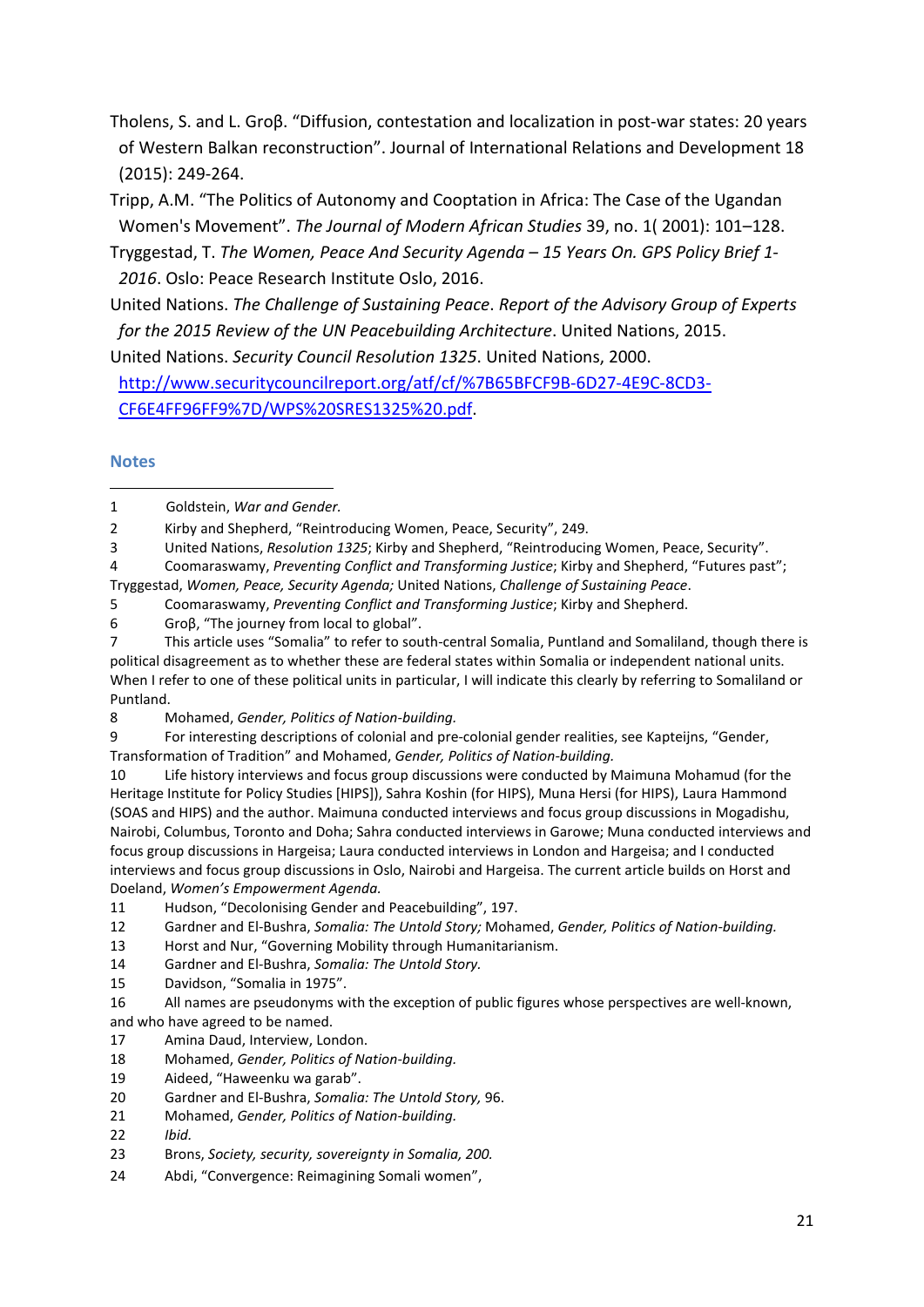- *Ibid*, 189.
- Mohamud, "Women, Piety, Political Representation".
- Amina Daud, Interview, London.
- Gardner and El-Bushra, *Somalia: The Untold Story.*
- Mohamed, *Gender, Politics of Nation-building.*

Bryden and Steiner, *Somalia between Peace and War*; Ingiriis and Hoehne, "Civil war on Somali

women"

- Bryden and Steiner, *Somalia between Peace and War, 44.*
- El-Bushra, "Feminism and Peace Activism".
- Kapteijns, *Clan Cleansing in Somalia.*
- Dickert, *Building Inclusive Security;* Gardner and El-Bushra, *Somalia: The Untold Story.*
- El-Bushra, "Feminism and Peace Activism".
- Hodan Abdillahi, Interview, Nairobi.
- Gardner and El-Bushra, Impact of War on Men.
- *Ibid.*
- Maryam Muse, Interview, Galgacyo (Puntland)
- El-Bushra, "Gender Relations and Armed Conflict"; Tec, Resilience *and Courage.*
- Lindley, "Between a Protracted and a Crisis Situation".
- Franceschet, Krook and Piscopo, *Impact of Gender Quotas*.
- *Ibid*, 2.
- see Goetz, "Women in politics"; Tripp, "Autonomy and Cooptation in Africa"; and Burnet, "Gender Balance in Post-Genocide Rwanda".
- Paxton, Kunovich, and Hughes, "Gender in Politics", 265; *ibid*, 272
- Carrol and Dodson, *Reshaping the Agenda: Women.*
- Franceschet, Krook and Piscopo, *Impact of Gender Quotas, 13.*
- Shadia Khaliif, Interview, Garowe (Puntland).
- Nawal Hussein, Interview, Mogadishu (Somalia).
- Maryam Qaasim, Interview, Oslo.
- Fartun Suleiman, Interview, Hargeisa (Somaliland).
- Ellerby, "Understanding Women's Substantive Representation".
- *Ibid*
- Film Screening and Focus Group Discussion, Hargeisa (Somaliland). The film we screened was developed by the research team based on the same data discussed in this article. It is called *Somali Women's*

*Civic Engagement: Past, Present and Future*. https://www.youtube.com/watch?v=OYZ2NSERhLU

Khadra Hussein, Interview, Hargeisa (Somaliland).

- Fardosa Ibrahim, Interview, Hargeisa (Somaliland).
- Abdi, "Convergence: Reimagining Somali women", 185.

 Maryam Qaasim, "Somali Women in Diaspora: Opportunities and Challenges" (speech, Oslo, November 11, 2015).

- Kapteijns, "Gender, Transformation of Tradition".
- Bryden and Steiner, *Somalia between Peace and War*, 51.
- Abdi, "Convergence: Reimagining Somali women".
- Mohamud, "Women, Piety, Political Representation"
- *Ibid*, 13.
- Badran, "Understanding Islam, Islamism".
- Faiza Hussein, Interview, Mogadishu (Somalia).
- Qaasim, *Somali Women in Diaspora*.
- Focus Group Discussion, Hargeisa (Somaliland).
- Idil Qambi, Interview, Mogadishu.
- Horst, "Making Difference in Mogadishu?"
- Bradbury, Abokor, and Yusuf, "Somaliland: Politics over Violence"
- Clifford, *Routes*; Horst and Nur, "Governing Mobility through Humanitarianism".

 $\overline{a}$ *Ibid*, 189.